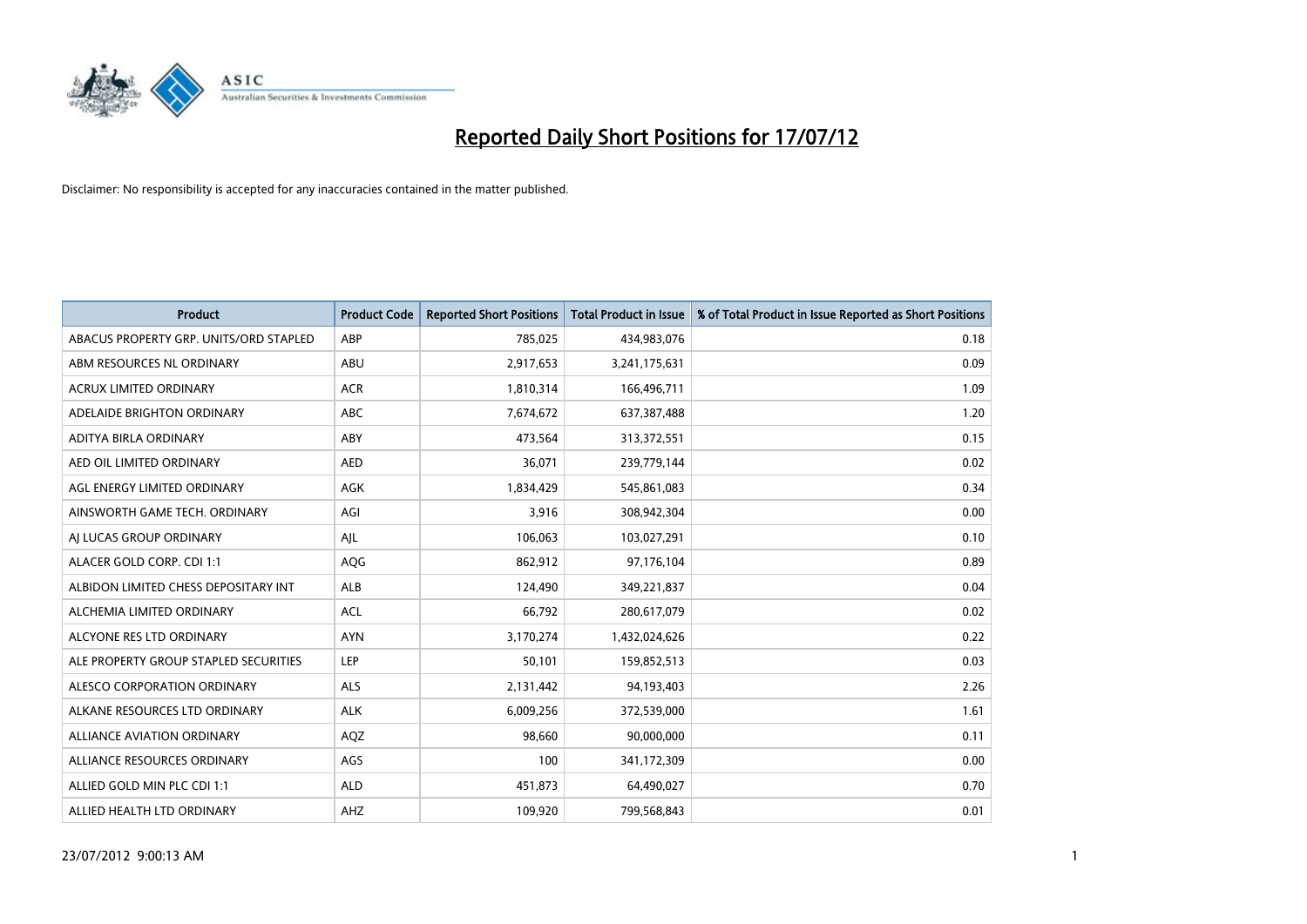

| <b>Product</b>                          | <b>Product Code</b> | <b>Reported Short Positions</b> | <b>Total Product in Issue</b> | % of Total Product in Issue Reported as Short Positions |
|-----------------------------------------|---------------------|---------------------------------|-------------------------------|---------------------------------------------------------|
| ALTONA MINING LTD ORDINARY              | <b>AOH</b>          | 550,000                         | 527,271,038                   | 0.10                                                    |
| ALUMINA LIMITED ORDINARY                | <b>AWC</b>          | 153,868,681                     | 2,440,196,187                 | 6.31                                                    |
| AMALGAMATED HOLDINGS ORDINARY           | <b>AHD</b>          | 1,342                           | 157,629,498                   | 0.00                                                    |
| AMCOM TELECOMM. ORDINARY                | <b>AMM</b>          | 103,362                         | 241,491,904                   | 0.04                                                    |
| AMCOR LIMITED ORDINARY                  | AMC                 | 3,263,885                       | 1,206,684,923                 | 0.27                                                    |
| AMP LIMITED ORDINARY                    | AMP                 | 6,060,471                       | 2,894,931,180                 | 0.21                                                    |
| AMPELLA MINING ORDINARY                 | <b>AMX</b>          | 4,577,487                       | 246,800,493                   | 1.85                                                    |
| ANGLOGOLD ASHANTI CDI 5:1               | AGG                 | 10,000                          | 89,207,765                    | 0.01                                                    |
| ANSELL LIMITED ORDINARY                 | <b>ANN</b>          | 3,553,526                       | 130,656,668                   | 2.72                                                    |
| ANTARES ENERGY LTD ORDINARY             | <b>AZZ</b>          | 393,184                         | 259,950,000                   | 0.15                                                    |
| ANTISENSE THERAPEUT. ORDINARY           | ANP                 | 100,000                         | 1,297,743,255                 | 0.01                                                    |
| ANZ BANKING GRP LTD ORDINARY            | ANZ                 | 8,862,559                       | 2,715,721,290                 | 0.33                                                    |
| APA GROUP STAPLED SECURITIES            | <b>APA</b>          | 6,968,142                       | 644,485,583                   | 1.08                                                    |
| APN NEWS & MEDIA ORDINARY               | <b>APN</b>          | 20,741,695                      | 649,010,756                   | 3.20                                                    |
| AQUARIUS PLATINUM. ORDINARY             | <b>AQP</b>          | 15,313,690                      | 470,312,578                   | 3.26                                                    |
| AQUILA RESOURCES ORDINARY               | <b>AQA</b>          | 6,679,084                       | 411,804,442                   | 1.62                                                    |
| ARAFURA RESOURCE LTD ORDINARY           | ARU                 | 5,251,377                       | 396,004,144                   | 1.33                                                    |
| ARB CORPORATION ORDINARY                | <b>ARP</b>          | 57,207                          | 72,481,302                    | 0.08                                                    |
| ARDENT LEISURE GROUP STAPLED SECURITIES | AAD                 | 1,041,155                       | 334,209,401                   | 0.31                                                    |
| ARISTOCRAT LEISURE ORDINARY             | ALL                 | 17,735,613                      | 550,502,889                   | 3.22                                                    |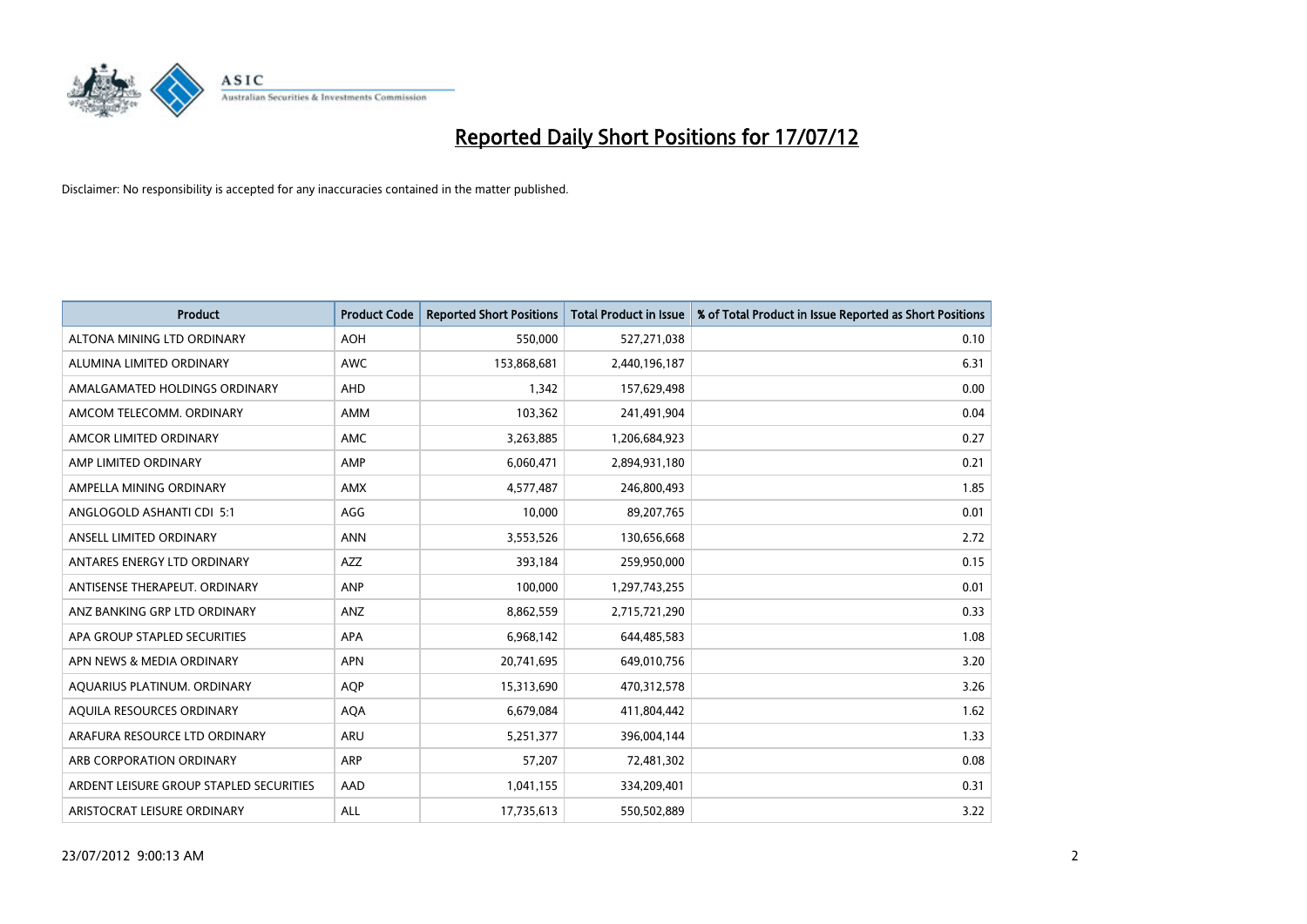

| <b>Product</b>                          | <b>Product Code</b> | <b>Reported Short Positions</b> | <b>Total Product in Issue</b> | % of Total Product in Issue Reported as Short Positions |
|-----------------------------------------|---------------------|---------------------------------|-------------------------------|---------------------------------------------------------|
| ARRIUM LTD ORDINARY                     | ARI                 | 16,905,001                      | 1,345,665,626                 | 1.26                                                    |
| ASCIANO LIMITED ORDINARY                | <b>AIO</b>          | 5,219,870                       | 975,385,664                   | 0.54                                                    |
| ASG GROUP LIMITED ORDINARY              | <b>ASZ</b>          | 271,510                         | 172,152,079                   | 0.16                                                    |
| ASPEN GROUP ORD/UNITS STAPLED           | APZ                 | 105,529                         | 600,507,326                   | 0.02                                                    |
| ASPIRE MINING LTD ORDINARY              | <b>AKM</b>          | 270,266                         | 620,594,556                   | 0.04                                                    |
| ASTRO JAP PROP GROUP STAPLED SECURITIES | AJA                 | 9,600                           | 58,445,002                    | 0.02                                                    |
| ASX LIMITED ORDINARY                    | <b>ASX</b>          | 4.363.220                       | 175,136,729                   | 2.49                                                    |
| ATLANTIC LIMITED ORDINARY               | ATI                 | 60,000                          | 154,757,339                   | 0.04                                                    |
| ATLAS IRON LIMITED ORDINARY             | <b>AGO</b>          | 13,151,409                      | 904,580,993                   | 1.45                                                    |
| AUCKLAND INTERNATION ORDINARY           | <b>AIA</b>          | 50,000                          | 1,322,564,489                 | 0.00                                                    |
| AURORA OIL & GAS ORDINARY               | <b>AUT</b>          | 8,208,414                       | 446,595,778                   | 1.84                                                    |
| <b>AUSDRILL LIMITED ORDINARY</b>        | <b>ASL</b>          | 1,843,365                       | 304,397,289                   | 0.61                                                    |
| AUSENCO LIMITED ORDINARY                | AAX                 | 418,032                         | 123,872,665                   | 0.34                                                    |
| <b>AUSTAL LIMITED ORDINARY</b>          | ASB                 | 291,917                         | 188,193,007                   | 0.16                                                    |
| AUSTBROKERS HOLDINGS ORDINARY           | <b>AUB</b>          | 59                              | 55,999,095                    | 0.00                                                    |
| AUSTIN ENGINEERING ORDINARY             | <b>ANG</b>          | 17,107                          | 72,314,403                    | 0.02                                                    |
| AUSTRALAND PROPERTY STAPLED SECURITY    | <b>ALZ</b>          | 121,758                         | 576,846,597                   | 0.02                                                    |
| AUSTRALIAN AGRICULT. ORDINARY           | AAC                 | 549,055                         | 312,905,085                   | 0.18                                                    |
| AUSTRALIAN INFRASTR, UNITS/ORDINARY     | <b>AIX</b>          | 11,898,425                      | 620,733,944                   | 1.92                                                    |
| AUSTRALIAN PHARM. ORDINARY              | API                 | 419,889                         | 488,115,883                   | 0.09                                                    |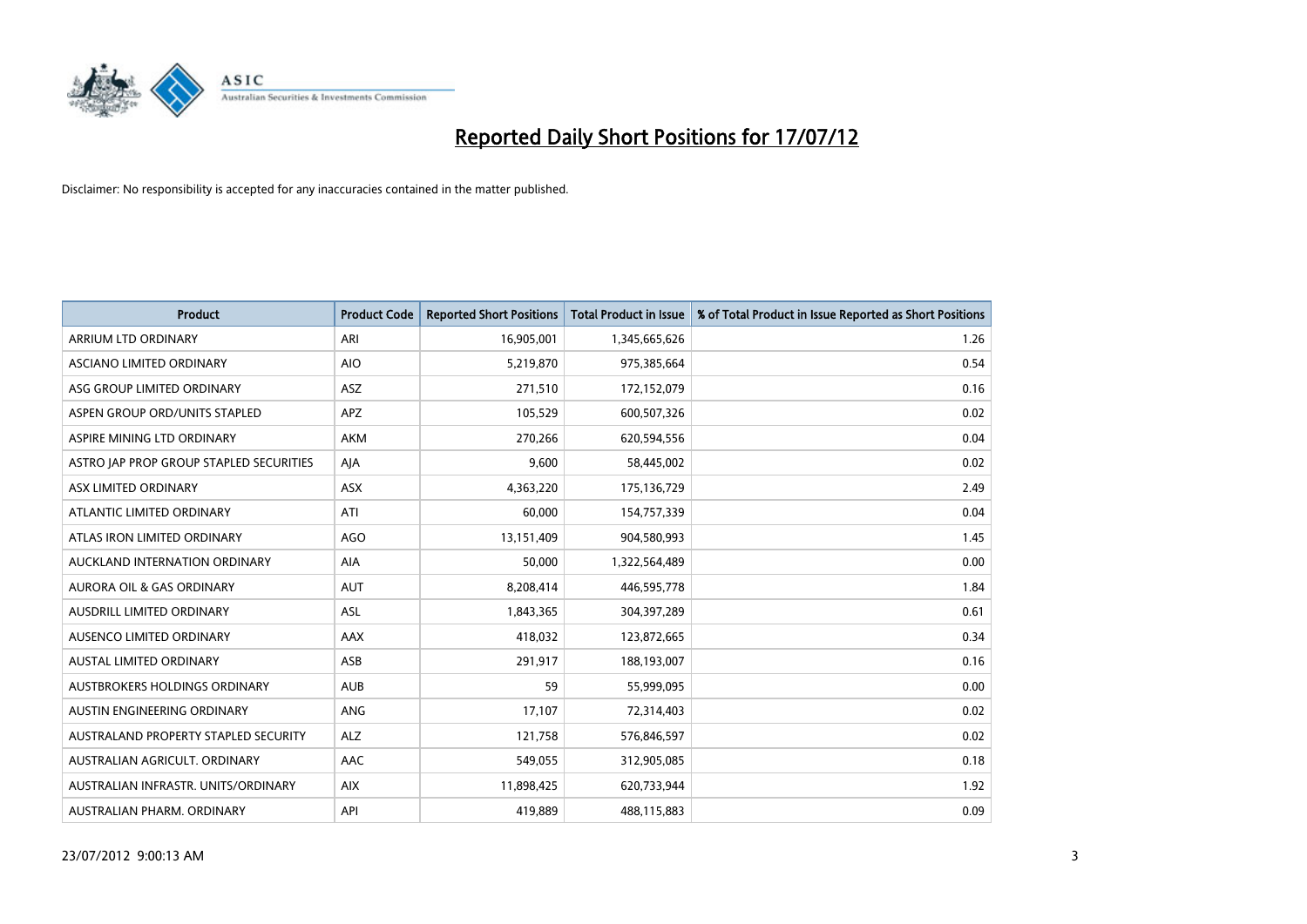

| <b>Product</b>                       | <b>Product Code</b> | <b>Reported Short Positions</b> | <b>Total Product in Issue</b> | % of Total Product in Issue Reported as Short Positions |
|--------------------------------------|---------------------|---------------------------------|-------------------------------|---------------------------------------------------------|
| AVIENNINGS LIMITED ORDINARY          | <b>AVI</b>          | 575,001                         | 274,588,694                   | 0.21                                                    |
| AWE LIMITED ORDINARY                 | <b>AWE</b>          | 2,944,205                       | 521,871,941                   | 0.56                                                    |
| AZIMUTH RES LTD ORDINARY             | <b>AZH</b>          | 1,394,075                       | 401,518,304                   | 0.35                                                    |
| AZUMAH RESOURCES ORDINARY            | <b>AZM</b>          | 609,296                         | 333,614,096                   | 0.18                                                    |
| <b>BANDANNA ENERGY ORDINARY</b>      | <b>BND</b>          | 4,202,721                       | 528,481,199                   | 0.80                                                    |
| BANK OF QUEENSLAND. ORDINARY         | <b>BOQ</b>          | 10,790,320                      | 308,797,224                   | 3.49                                                    |
| <b>BASE RES LIMITED ORDINARY</b>     | <b>BSE</b>          | 716,572                         | 460,440,029                   | 0.16                                                    |
| <b>BATHURST RESOURCES ORDINARY</b>   | <b>BTU</b>          | 35,404,490                      | 696,747,997                   | 5.08                                                    |
| <b>BC IRON LIMITED ORDINARY</b>      | <b>BCI</b>          | 187,709                         | 103,861,000                   | 0.18                                                    |
| BEACH ENERGY LIMITED ORDINARY        | <b>BPT</b>          | 26,172,199                      | 1,255,464,157                 | 2.08                                                    |
| BEADELL RESOURCE LTD ORDINARY        | <b>BDR</b>          | 13,241,729                      | 719,204,752                   | 1.84                                                    |
| BENDIGO AND ADELAIDE ORDINARY        | <b>BEN</b>          | 7,373,639                       | 396,641,036                   | 1.86                                                    |
| BENITEC BIOPHARMA ORDINARY           | <b>BLT</b>          | 75,000                          | 970,628,529                   | 0.01                                                    |
| BERKELEY RESOURCES ORDINARY          | <b>BKY</b>          | 359,026                         | 179,298,273                   | 0.20                                                    |
| BETASHARES ASX RES ETF UNITS         | <b>ORE</b>          | 31,543                          | 3,412,016                     | 0.92                                                    |
| <b>BHP BILLITON LIMITED ORDINARY</b> | <b>BHP</b>          | 2,859,118                       | 3,211,691,105                 | 0.09                                                    |
| <b>BILLABONG ORDINARY</b>            | <b>BBG</b>          | 39,755,323                      | 410,969,573                   | 9.67                                                    |
| <b>BIOTA HOLDINGS ORDINARY</b>       | <b>BTA</b>          | 574,196                         | 182,350,316                   | 0.31                                                    |
| <b>BLACKTHORN RESOURCES ORDINARY</b> | <b>BTR</b>          | 77,594                          | 127,818,000                   | 0.06                                                    |
| BLUESCOPE STEEL LTD ORDINARY         | <b>BSL</b>          | 48,853,875                      | 3,349,185,247                 | 1.46                                                    |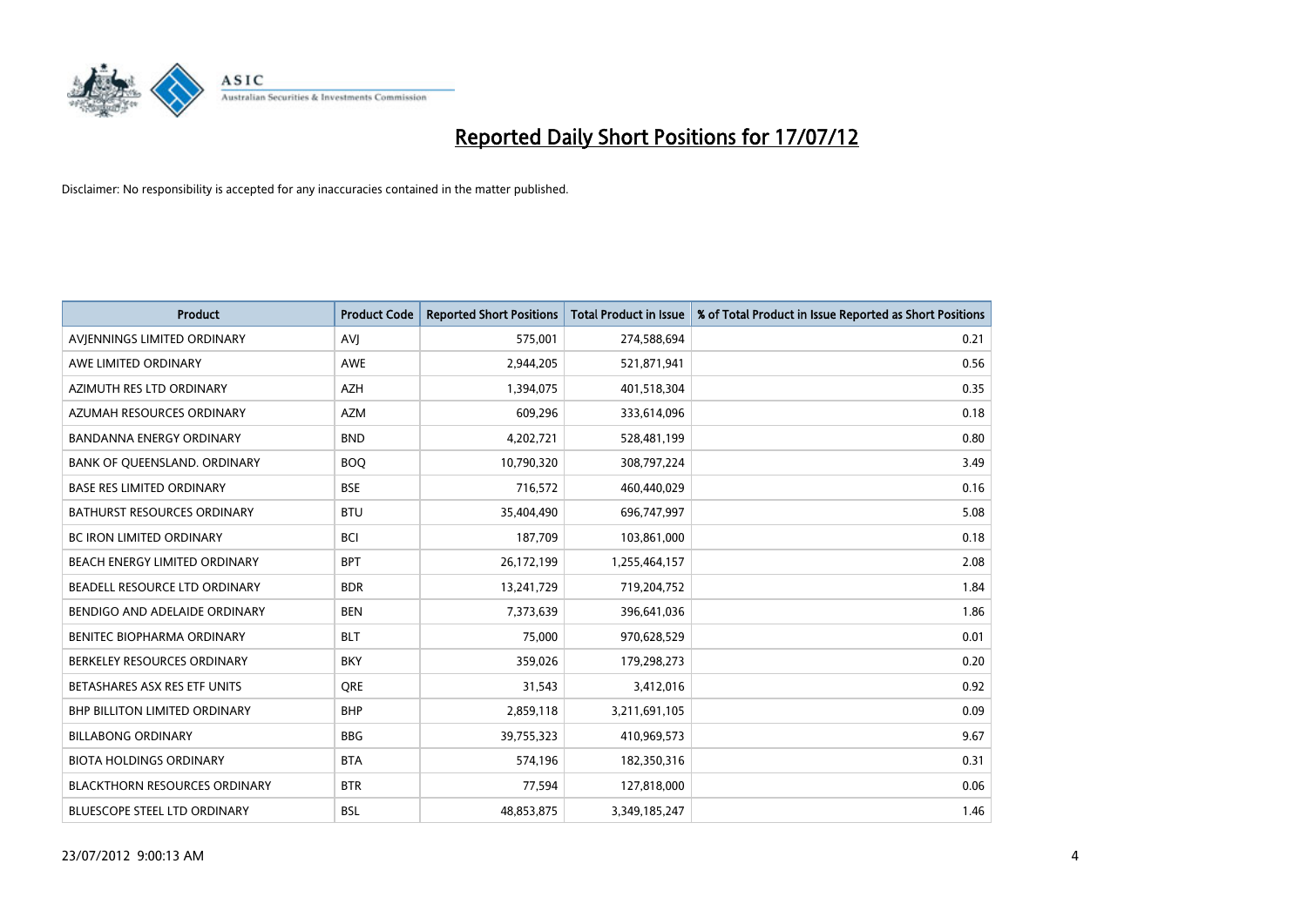

| <b>Product</b>                     | <b>Product Code</b> | <b>Reported Short Positions</b> | <b>Total Product in Issue</b> | % of Total Product in Issue Reported as Short Positions |
|------------------------------------|---------------------|---------------------------------|-------------------------------|---------------------------------------------------------|
| <b>BOART LONGYEAR ORDINARY</b>     | <b>BLY</b>          | 9,090,345                       | 461,163,412                   | 1.97                                                    |
| <b>BOOM LOGISTICS ORDINARY</b>     | <b>BOL</b>          | 626                             | 468,663,585                   | 0.00                                                    |
| <b>BORAL LIMITED, ORDINARY</b>     | <b>BLD</b>          | 45,219,326                      | 758,572,140                   | 5.96                                                    |
| <b>BRADKEN LIMITED ORDINARY</b>    | <b>BKN</b>          | 2,258,501                       | 168,629,376                   | 1.34                                                    |
| <b>BRAMBLES LIMITED ORDINARY</b>   | <b>BXB</b>          | 3,114,904                       | 1,555,149,857                 | 0.20                                                    |
| BREVILLE GROUP LTD ORDINARY        | <b>BRG</b>          | 18,217                          | 130,095,322                   | 0.01                                                    |
| <b>BRICKWORKS LIMITED ORDINARY</b> | <b>BKW</b>          | 11,374                          | 147,567,333                   | 0.01                                                    |
| BT INVESTMENT MNGMNT ORDINARY      | <b>BTT</b>          | 223,115                         | 267,906,977                   | 0.08                                                    |
| <b>BURU ENERGY ORDINARY</b>        | <b>BRU</b>          | 10,935,299                      | 251,007,144                   | 4.36                                                    |
| <b>BWP TRUST ORDINARY UNITS</b>    | <b>BWP</b>          | 1,287,686                       | 525,255,093                   | 0.25                                                    |
| CABCHARGE AUSTRALIA ORDINARY       | CAB                 | 1,746,637                       | 120,430,683                   | 1.45                                                    |
| <b>CALTEX AUSTRALIA ORDINARY</b>   | <b>CTX</b>          | 5,724,187                       | 270,000,000                   | 2.12                                                    |
| CAMPBELL BROTHERS ORDINARY         | <b>CPB</b>          | 958,798                         | 68,104,044                    | 1.41                                                    |
| CAPE LAMBERT RES LTD ORDINARY      | <b>CFE</b>          | 400,102                         | 689,108,792                   | 0.06                                                    |
| CARABELLA RES LTD ORDINARY         | <b>CLR</b>          | 478,644                         | 133,642,797                   | 0.36                                                    |
| <b>CARBON ENERGY ORDINARY</b>      | <b>CNX</b>          | 77,039                          | 773,999,771                   | 0.01                                                    |
| CARDNO LIMITED ORDINARY            | CDD                 | 1,077,446                       | 138,506,406                   | 0.78                                                    |
| CARNARVON PETROLEUM ORDINARY       | <b>CVN</b>          | 99,527                          | 694,644,634                   | 0.01                                                    |
| CARSALES.COM LTD ORDINARY          | <b>CRZ</b>          | 26,390,913                      | 233,689,223                   | 11.29                                                   |
| CASH CONVERTERS ORDINARY           | CCV                 | 15,520                          | 379,761,025                   | 0.00                                                    |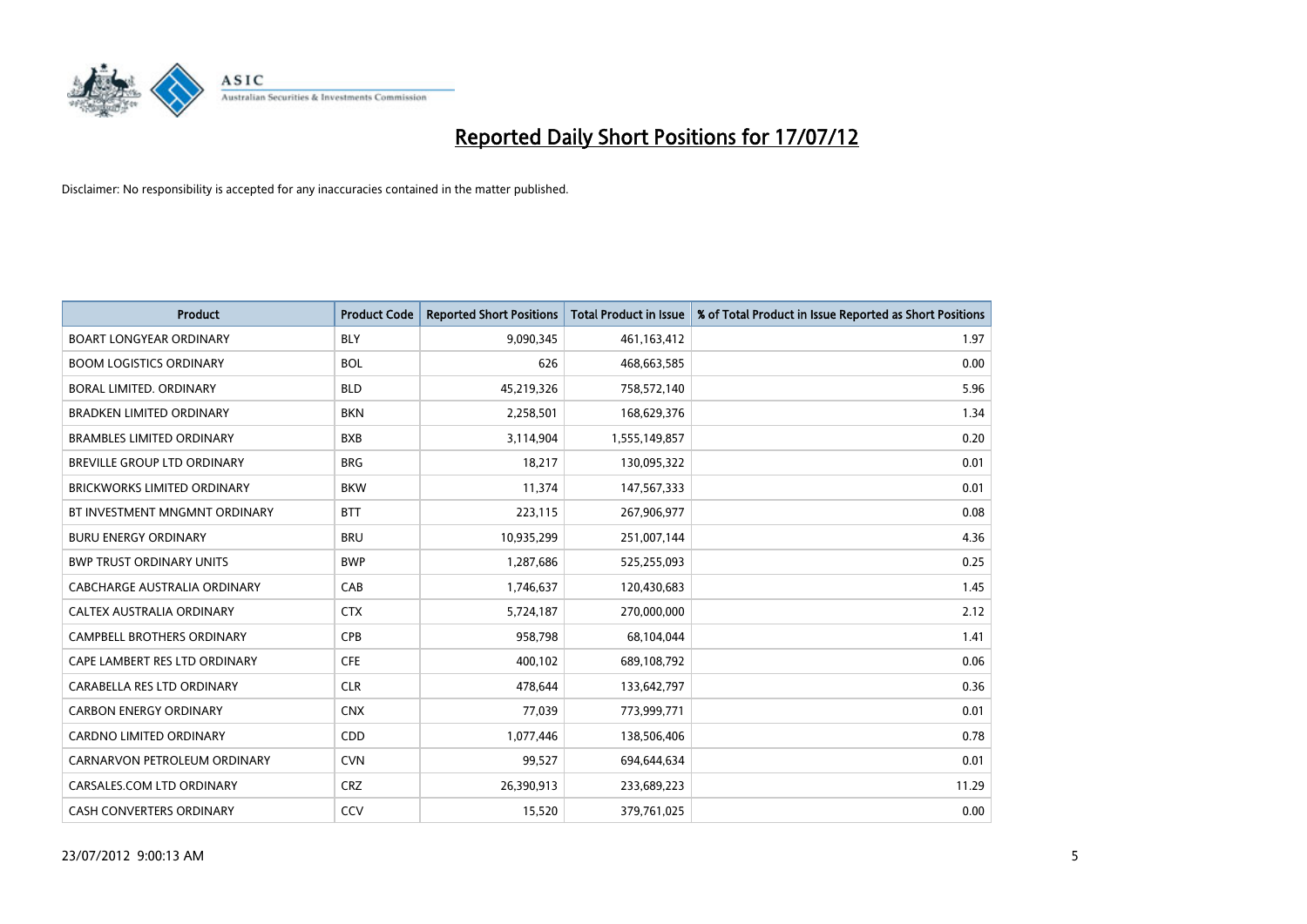

| <b>Product</b>                           | <b>Product Code</b> | <b>Reported Short Positions</b> | <b>Total Product in Issue</b> | % of Total Product in Issue Reported as Short Positions |
|------------------------------------------|---------------------|---------------------------------|-------------------------------|---------------------------------------------------------|
| CENTRO RETAIL AUST ORD/UNIT STAPLED SEC  | <b>CRF</b>          | 29,759,622                      | 1,340,723,189                 | 2.22                                                    |
| <b>CERAMIC FUEL CELLS ORDINARY</b>       | CFU                 | 83,004                          | 1,366,298,863                 | 0.01                                                    |
| CFS RETAIL TRUST GRP STAPLED SECURITIES  | <b>CFX</b>          | 41,971,295                      | 2,828,961,617                 | 1.48                                                    |
| CGA MINING LIMITED ORDINARY              | <b>CGX</b>          | 99,431                          | 337,775,726                   | 0.03                                                    |
| CHALLENGER DIV.PRO. STAPLED UNITS        | <b>CDI</b>          | 651.265                         | 858,653,199                   | 0.08                                                    |
| <b>CHALLENGER INFRAST, STAPLED UNITS</b> | <b>CIF</b>          | 499,396                         | 316,223,785                   | 0.16                                                    |
| <b>CHALLENGER LIMITED ORDINARY</b>       | <b>CGF</b>          | 10,771,387                      | 544,652,710                   | 1.98                                                    |
| CHARTER HALL GROUP STAPLED US PROHIBIT.  | <b>CHC</b>          | 344,265                         | 298,839,688                   | 0.12                                                    |
| <b>CHARTER HALL RETAIL UNITS</b>         | <b>CQR</b>          | 828,774                         | 299,628,571                   | 0.28                                                    |
| <b>CHORUS LIMITED ORDINARY</b>           | <b>CNU</b>          | 1,055,250                       | 385,082,123                   | 0.27                                                    |
| CITIGOLD CORP LTD ORDINARY               | <b>CTO</b>          | 1,355,317                       | 1,238,622,051                 | 0.11                                                    |
| <b>CLOUGH LIMITED ORDINARY</b>           | <b>CLO</b>          | 162,266                         | 773,729,263                   | 0.02                                                    |
| <b>CNPR GRP UNITS/ORD STAPLED</b>        | <b>CNP</b>          | 2,537                           | 972,414,514                   | 0.00                                                    |
| COAL OF AFRICA LTD ORDINARY              | <b>CZA</b>          | 568,116                         | 666,323,828                   | 0.09                                                    |
| <b>COALSPUR MINES LTD ORDINARY</b>       | <b>CPL</b>          | 11,477,241                      | 620,729,899                   | 1.85                                                    |
| <b>COALWORKS LIMITED ORDINARY</b>        | <b>CWK</b>          | 115,948                         | 184,298,965                   | 0.06                                                    |
| <b>COBAR CONSOLIDATED ORDINARY</b>       | CCU                 | 245,955                         | 210,101,187                   | 0.12                                                    |
| COCA-COLA AMATIL ORDINARY                | <b>CCL</b>          | 6,671,454                       | 761,319,007                   | 0.88                                                    |
| <b>COCHLEAR LIMITED ORDINARY</b>         | <b>COH</b>          | 5,693,525                       | 56,929,432                    | 10.00                                                   |
| <b>COCKATOO COAL ORDINARY</b>            | <b>COK</b>          | 17,522,640                      | 1,016,746,908                 | 1.72                                                    |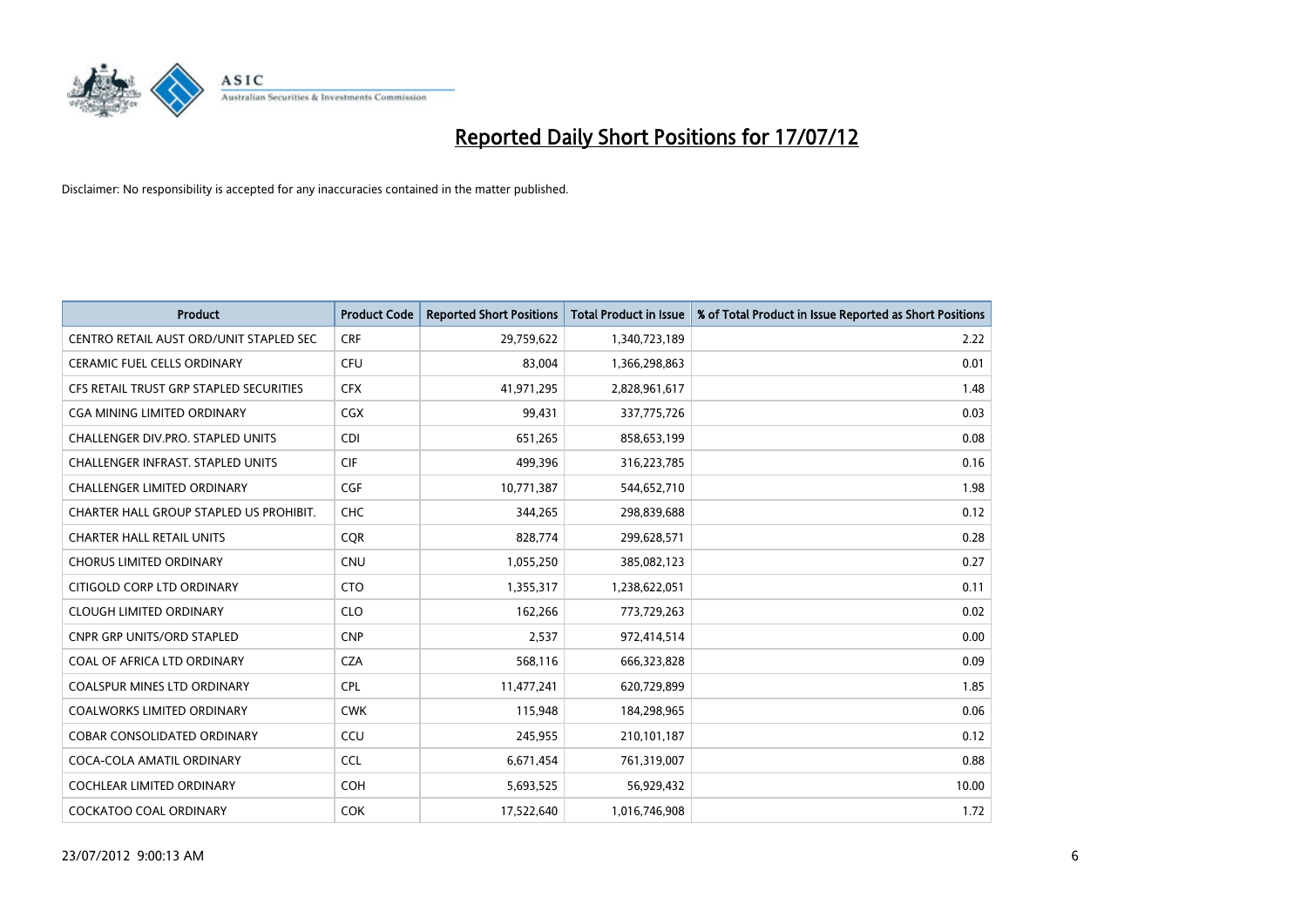

| <b>Product</b>                          | <b>Product Code</b> | <b>Reported Short Positions</b> | <b>Total Product in Issue</b> | % of Total Product in Issue Reported as Short Positions |
|-----------------------------------------|---------------------|---------------------------------|-------------------------------|---------------------------------------------------------|
| <b>COFFEY INTERNATIONAL ORDINARY</b>    | <b>COF</b>          | 250,034                         | 255,833,165                   | 0.10                                                    |
| <b>COKAL LTD ORDINARY</b>               | <b>CKA</b>          | 65,563                          | 411,046,892                   | 0.02                                                    |
| <b>COLLINS FOODS LTD ORDINARY</b>       | <b>CKF</b>          | 23,670                          | 93,000,003                    | 0.03                                                    |
| COMMONWEALTH BANK, ORDINARY             | <b>CBA</b>          | 33,317,221                      | 1,592,154,780                 | 2.09                                                    |
| COMMONWEALTH PROP ORDINARY UNITS        | <b>CPA</b>          | 25,062,577                      | 2,347,003,413                 | 1.07                                                    |
| <b>COMPASS RESOURCES ORDINARY</b>       | <b>CMR</b>          | 7,472                           | 1,403,744,100                 | 0.00                                                    |
| <b>COMPUTERSHARE LTD ORDINARY</b>       | <b>CPU</b>          | 3,667,435                       | 555,664,059                   | 0.66                                                    |
| CONSOLIDATED MEDIA. ORDINARY            | <b>CMI</b>          | 1,172,787                       | 561,834,996                   | 0.21                                                    |
| CONTINENTAL COAL LTD ORDINARY           | CCC                 | 983                             | 439,855,399                   | 0.00                                                    |
| <b>COOPER ENERGY LTD ORDINARY</b>       | <b>COE</b>          | 35,742                          | 327,329,050                   | 0.01                                                    |
| <b>CREDIT CORP GROUP ORDINARY</b>       | <b>CCP</b>          | 12,699                          | 45,571,114                    | 0.03                                                    |
| <b>CROMWELL PROP STAPLED SECURITIES</b> | <b>CMW</b>          | 4,029                           | 1,169,688,943                 | 0.00                                                    |
| <b>CROWN LIMITED ORDINARY</b>           | <b>CWN</b>          | 3,940,219                       | 728,394,185                   | 0.54                                                    |
| <b>CRUSADER RESOURCES ORDINARY</b>      | CAS                 | 99,998                          | 110,146,040                   | 0.09                                                    |
| <b>CSG LIMITED ORDINARY</b>             | CSV                 | 758,598                         | 282,567,499                   | 0.27                                                    |
| <b>CSL LIMITED ORDINARY</b>             | <b>CSL</b>          | 3,217,690                       | 506,612,513                   | 0.64                                                    |
| <b>CSR LIMITED ORDINARY</b>             | <b>CSR</b>          | 44,148,544                      | 506,000,315                   | 8.73                                                    |
| <b>CUDECO LIMITED ORDINARY</b>          | CDU                 | 5,446,302                       | 189, 185, 878                 | 2.88                                                    |
| <b>CUE ENERGY RESOURCE ORDINARY</b>     | <b>CUE</b>          | 24,777                          | 698,119,720                   | 0.00                                                    |
| DART ENERGY LTD ORDINARY                | <b>DTE</b>          | 33,389,718                      | 769,169,324                   | 4.34                                                    |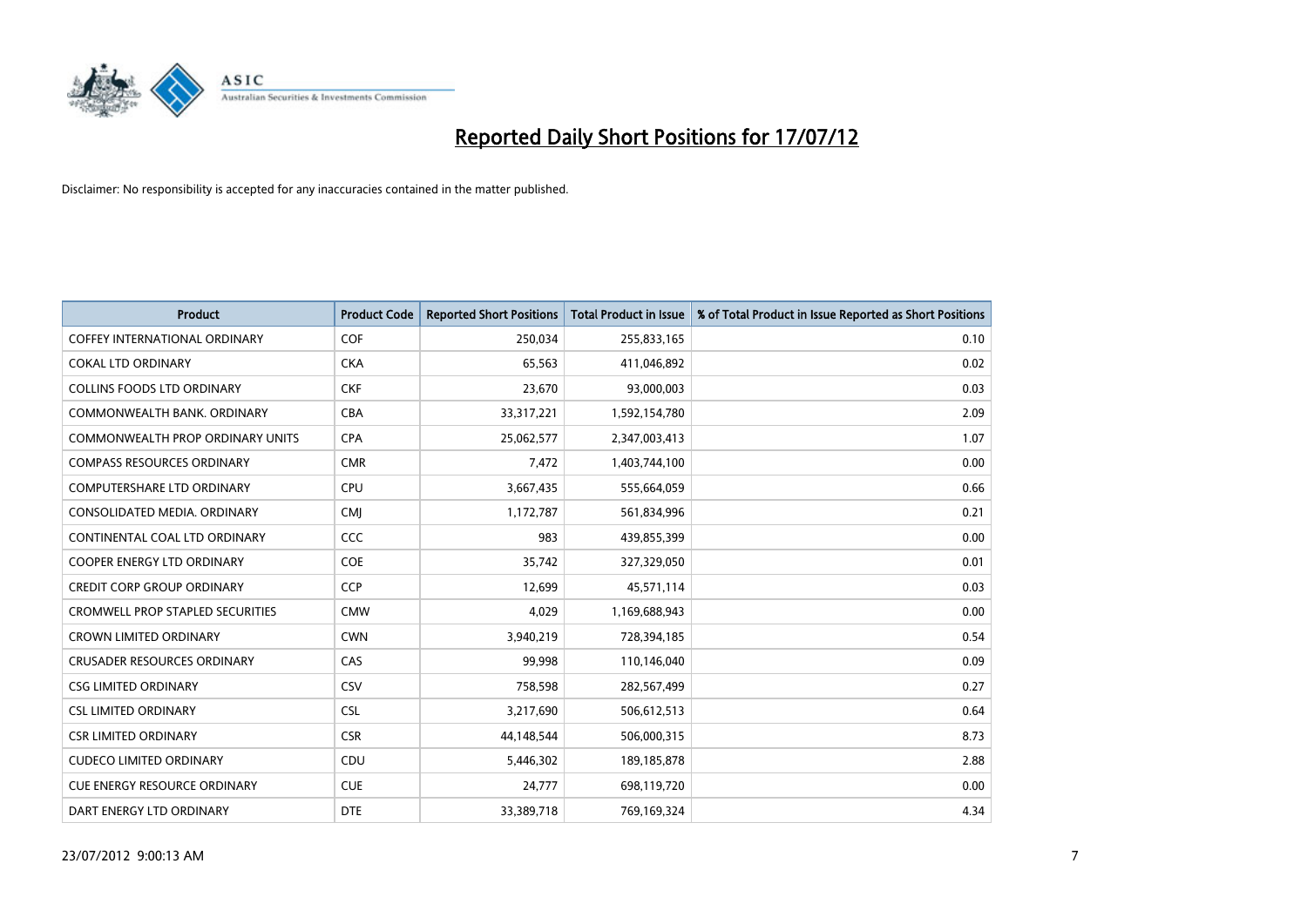

| <b>Product</b>                       | <b>Product Code</b> | <b>Reported Short Positions</b> | <b>Total Product in Issue</b> | % of Total Product in Issue Reported as Short Positions |
|--------------------------------------|---------------------|---------------------------------|-------------------------------|---------------------------------------------------------|
| DAVID JONES LIMITED ORDINARY         | <b>DJS</b>          | 36,703,400                      | 528,655,600                   | 6.94                                                    |
| <b>DECMIL GROUP LIMITED ORDINARY</b> | <b>DCG</b>          | 257,685                         | 167, 117, 757                 | 0.15                                                    |
| DEEP YELLOW LIMITED ORDINARY         | <b>DYL</b>          | 325,678                         | 1,129,577,503                 | 0.03                                                    |
| DEXUS PROPERTY GROUP STAPLED UNITS   | <b>DXS</b>          | 13,303,533                      | 4,839,024,176                 | 0.27                                                    |
| DISCOVERY METALS LTD ORDINARY        | <b>DML</b>          | 23,232,123                      | 442,128,231                   | 5.25                                                    |
| DOMINO PIZZA ENTERPR ORDINARY        | <b>DMP</b>          | 804,966                         | 69,899,674                    | 1.15                                                    |
| DORAY MINERALS LTD ORDINARY          | <b>DRM</b>          | 8,282                           | 81,626,525                    | 0.01                                                    |
| DOWNER EDI LIMITED ORDINARY          | <b>DOW</b>          | 7,975,485                       | 429,100,296                   | 1.86                                                    |
| DRILLSEARCH ENERGY ORDINARY          | <b>DLS</b>          | 9,021,132                       | 337,449,196                   | 2.67                                                    |
| DUET GROUP STAPLED US PROHIBIT.      | <b>DUE</b>          | 3,643,148                       | 1,109,831,386                 | 0.33                                                    |
| DULUXGROUP LIMITED ORDINARY          | <b>DLX</b>          | 10,454,162                      | 368,984,902                   | 2.83                                                    |
| <b>DWS LTD ORDINARY</b>              | <b>DWS</b>          | 2,350                           | 132,362,763                   | 0.00                                                    |
| ECHO ENTERTAINMENT ORDINARY          | EGP                 | 30,337,477                      | 767,633,686                   | 3.95                                                    |
| <b>ELDERS LIMITED ORDINARY</b>       | <b>ELD</b>          | 16,302,219                      | 448,598,480                   | 3.63                                                    |
| ELDORADO GOLD CORP CDI 1:1           | EAU                 | 21,277                          | 7,028,874                     | 0.30                                                    |
| ELEMENTAL MINERALS ORDINARY          | <b>ELM</b>          | 440,984                         | 243,614,280                   | 0.18                                                    |
| ELEMENTOS LIMITED ORDINARY           | <b>ELT</b>          | 16                              | 82,383,526                    | 0.00                                                    |
| <b>EMECO HOLDINGS ORDINARY</b>       | <b>EHL</b>          | 7,148,522                       | 631,237,586                   | 1.13                                                    |
| <b>ENDEAVOUR MIN CORP CDI 1:1</b>    | <b>EVR</b>          | 7,205                           | 117,438,458                   | 0.01                                                    |
| ENERGY RESOURCES ORDINARY 'A'        | ERA                 | 11,316,838                      | 517,725,062                   | 2.19                                                    |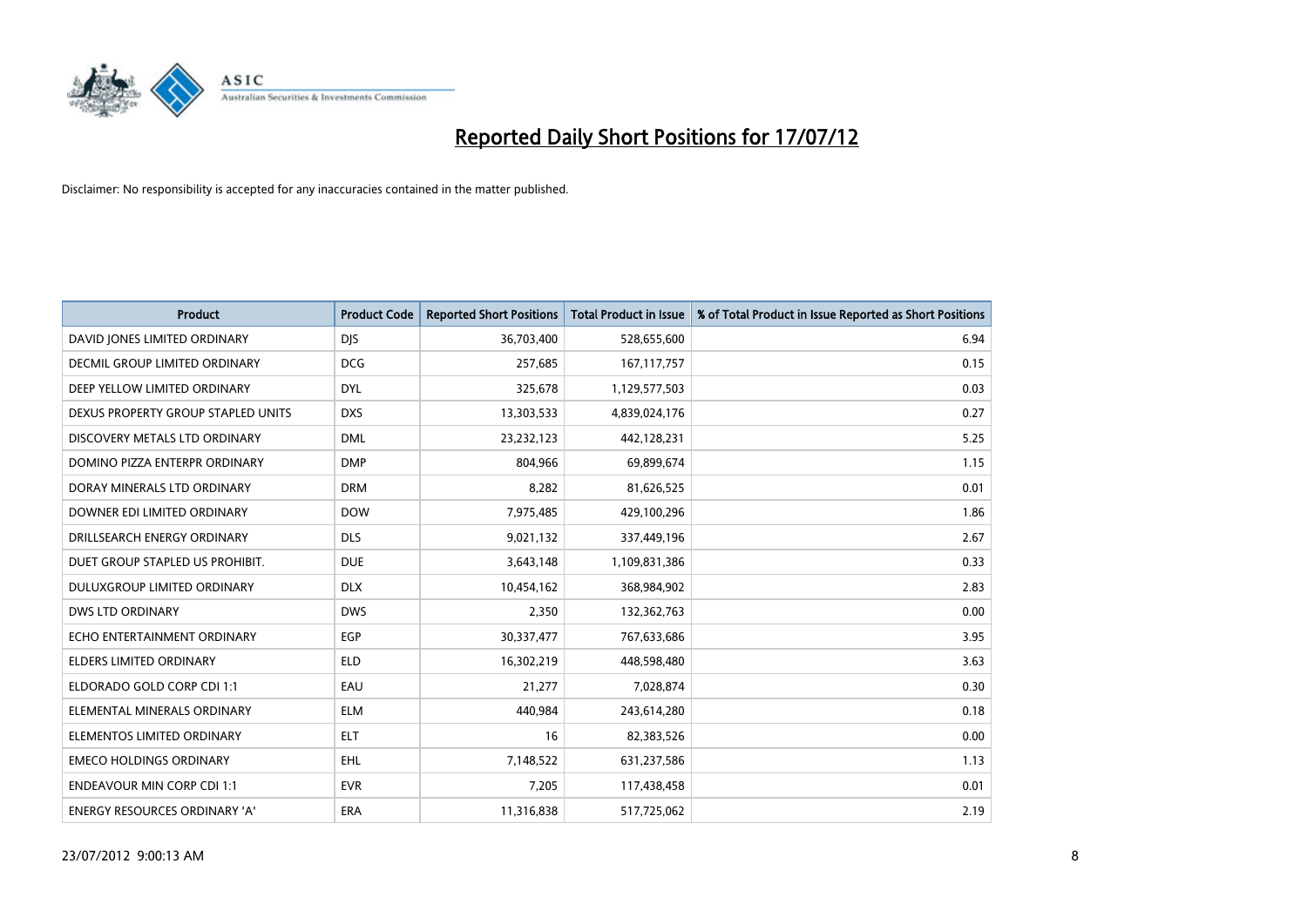

| <b>Product</b>                               | <b>Product Code</b> | <b>Reported Short Positions</b> | <b>Total Product in Issue</b> | % of Total Product in Issue Reported as Short Positions |
|----------------------------------------------|---------------------|---------------------------------|-------------------------------|---------------------------------------------------------|
| <b>ENERGY WORLD CORPOR, ORDINARY</b>         | <b>EWC</b>          | 17,729,917                      | 1,734,166,672                 | 1.02                                                    |
| <b>ENVESTRA LIMITED ORDINARY</b>             | <b>ENV</b>          | 17,406,499                      | 1,572,392,111                 | 1.11                                                    |
| EQUATORIAL RES LTD ORDINARY                  | EQX                 | 97,559                          | 117,235,353                   | 0.08                                                    |
| EUREKA ENERGY LTD ORDINARY                   | <b>EKA</b>          | 386,000                         | 237,764,050                   | 0.16                                                    |
| <b>EUROZ LIMITED ORDINARY</b>                | EZL                 | 25,747                          | 143,724,588                   | 0.02                                                    |
| EVOLUTION MINING LTD ORDINARY                | <b>EVN</b>          | 2,051,487                       | 707,105,713                   | 0.29                                                    |
| <b>EXCO RESOURCES LTD ORDINARY</b>           | <b>EXS</b>          | 50.060                          | 356,044,187                   | 0.01                                                    |
| FAIRFAX MEDIA LTD ORDINARY                   | <b>FXI</b>          | 296,687,617                     | 2,351,955,725                 | 12.61                                                   |
| FAR LTD ORDINARY                             | <b>FAR</b>          | 21,788,407                      | 2,499,846,742                 | 0.87                                                    |
| FISHER & PAYKEL H. ORDINARY                  | <b>FPH</b>          | 5.000                           | 537,764,398                   | 0.00                                                    |
| <b>FKP PROPERTY GROUP STAPLED SECURITIES</b> | <b>FKP</b>          | 39,063,314                      | 1,212,083,417                 | 3.22                                                    |
| FLEETWOOD CORP ORDINARY                      | <b>FWD</b>          | 241,633                         | 59,217,993                    | 0.41                                                    |
| FLETCHER BUILDING ORDINARY                   | <b>FBU</b>          | 10,473,861                      | 682,866,936                   | 1.53                                                    |
| FLEXIGROUP LIMITED ORDINARY                  | <b>FXL</b>          | 32,261                          | 282,113,791                   | 0.01                                                    |
| FLIGHT CENTRE ORDINARY                       | <b>FLT</b>          | 13,684,263                      | 100,047,288                   | 13.68                                                   |
| FLINDERS MINES LTD ORDINARY                  | <b>FMS</b>          | 1,225,227                       | 1,821,300,404                 | 0.07                                                    |
| <b>FOCUS MINERALS LTD ORDINARY</b>           | <b>FML</b>          | 621,782                         | 4,320,773,701                 | 0.01                                                    |
| FORGE GROUP LIMITED ORDINARY                 | FGE                 | 366,770                         | 86,169,014                    | 0.43                                                    |
| <b>FORTESCUE METALS GRP ORDINARY</b>         | <b>FMG</b>          | 167,871,325                     | 3,113,798,659                 | 5.39                                                    |
| <b>G.U.D. HOLDINGS ORDINARY</b>              | GUD                 | 1,158,599                       | 70,803,455                    | 1.64                                                    |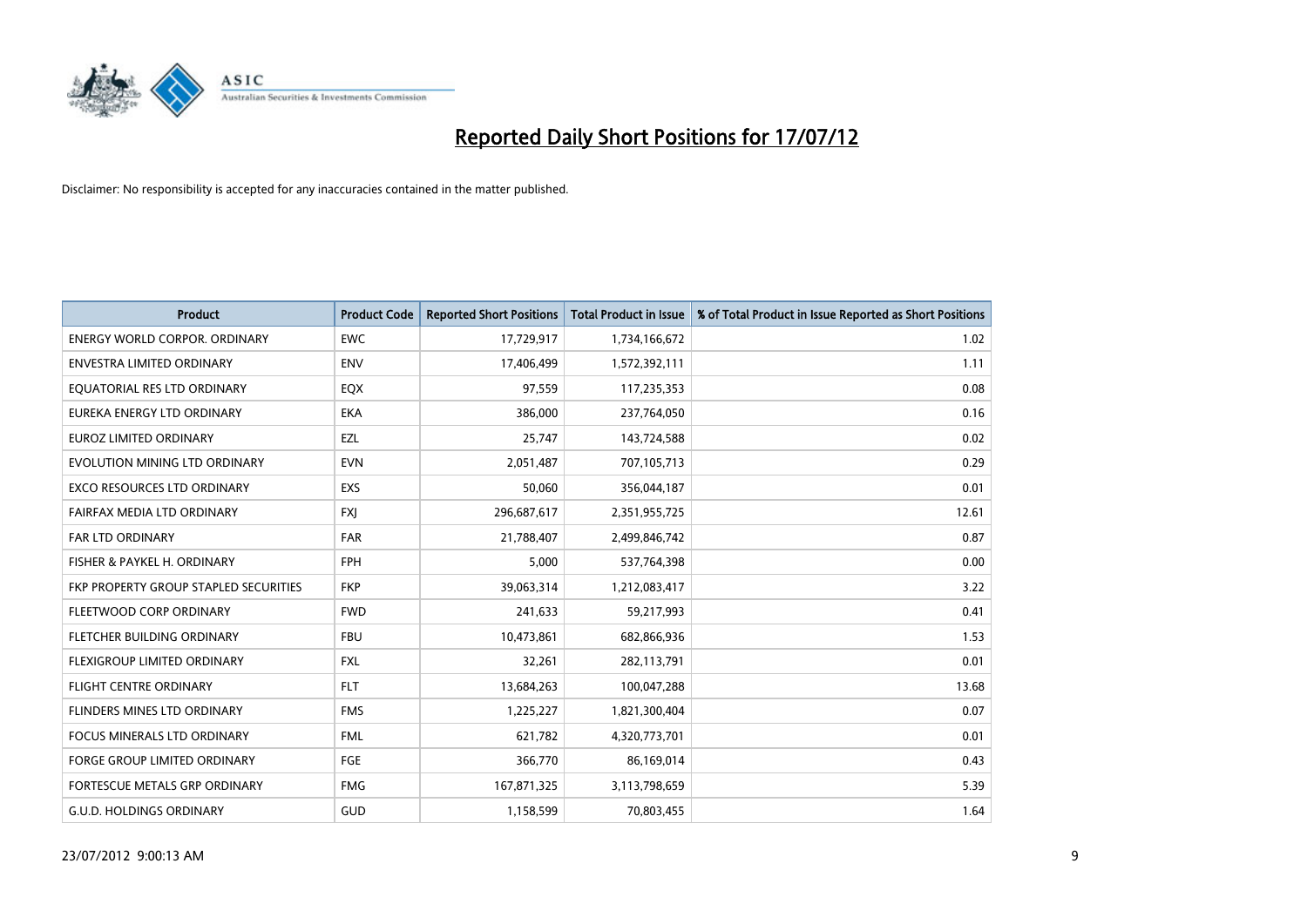

| <b>Product</b>                            | <b>Product Code</b> | <b>Reported Short Positions</b> | <b>Total Product in Issue</b> | % of Total Product in Issue Reported as Short Positions |
|-------------------------------------------|---------------------|---------------------------------|-------------------------------|---------------------------------------------------------|
| <b>GALAXY RESOURCES ORDINARY</b>          | <b>GXY</b>          | 6,558,428                       | 506,359,381                   | 1.30                                                    |
| <b>GENETIC TECHNOLOGIES ORDINARY</b>      | <b>GTG</b>          | 423,000                         | 464,771,819                   | 0.09                                                    |
| <b>GEODYNAMICS LIMITED ORDINARY</b>       | GDY                 | 850                             | 406,452,608                   | 0.00                                                    |
| <b>GINDALBIE METALS LTD ORDINARY</b>      | <b>GBG</b>          | 47,338,686                      | 1,247,487,454                 | 3.79                                                    |
| <b>GLOBAL CONSTRUCTION ORDINARY</b>       | GCS                 | 9,257                           | 116,464,741                   | 0.01                                                    |
| <b>GOLD ROAD RES LTD ORDINARY</b>         | GOR                 | 21,156                          | 389,975,665                   | 0.01                                                    |
| <b>GOLDEN RIM RESOURCES ORDINARY</b>      | <b>GMR</b>          | 122,500                         | 413,306,231                   | 0.03                                                    |
| <b>GOODMAN FIELDER. ORDINARY</b>          | <b>GFF</b>          | 35,736,549                      | 1,955,559,207                 | 1.83                                                    |
| <b>GOODMAN GROUP STAPLED US PROHIBIT.</b> | <b>GMG</b>          | 17,847,716                      | 1,605,107,475                 | 1.11                                                    |
| <b>GPT GROUP STAPLED SEC.</b>             | <b>GPT</b>          | 4,079,622                       | 1,768,687,648                 | 0.23                                                    |
| <b>GRAINCORP LIMITED A CLASS ORDINARY</b> | <b>GNC</b>          | 1,029,961                       | 198,318,900                   | 0.52                                                    |
| <b>GRANGE RESOURCES, ORDINARY</b>         | <b>GRR</b>          | 2,106,912                       | 1,155,487,102                 | 0.18                                                    |
| <b>GREENLAND MIN EN LTD ORDINARY</b>      | GGG                 | 3,709,173                       | 416,390,488                   | 0.89                                                    |
| <b>GRYPHON MINERALS LTD ORDINARY</b>      | GRY                 | 14,393,419                      | 348,264,983                   | 4.13                                                    |
| <b>GUILDFORD COAL LTD ORDINARY</b>        | <b>GUF</b>          | 2,602,119                       | 276,867,530                   | 0.94                                                    |
| <b>GUIARAT NRE COAL LTD ORDINARY</b>      | <b>GNM</b>          | 663,600                         | 993,137,858                   | 0.07                                                    |
| <b>GUNNS LIMITED ORDINARY</b>             | <b>GNS</b>          | 75,429,555                      | 848,401,559                   | 8.89                                                    |
| <b>GWA GROUP LTD ORDINARY</b>             | <b>GWA</b>          | 17,781,381                      | 302,005,514                   | 5.89                                                    |
| <b>HARVEY NORMAN ORDINARY</b>             | <b>HVN</b>          | 100,515,552                     | 1,062,316,784                 | 9.46                                                    |
| HASTIE GROUP LIMITED ORDINARY             | <b>HST</b>          | 233,914                         | 137,353,504                   | 0.17                                                    |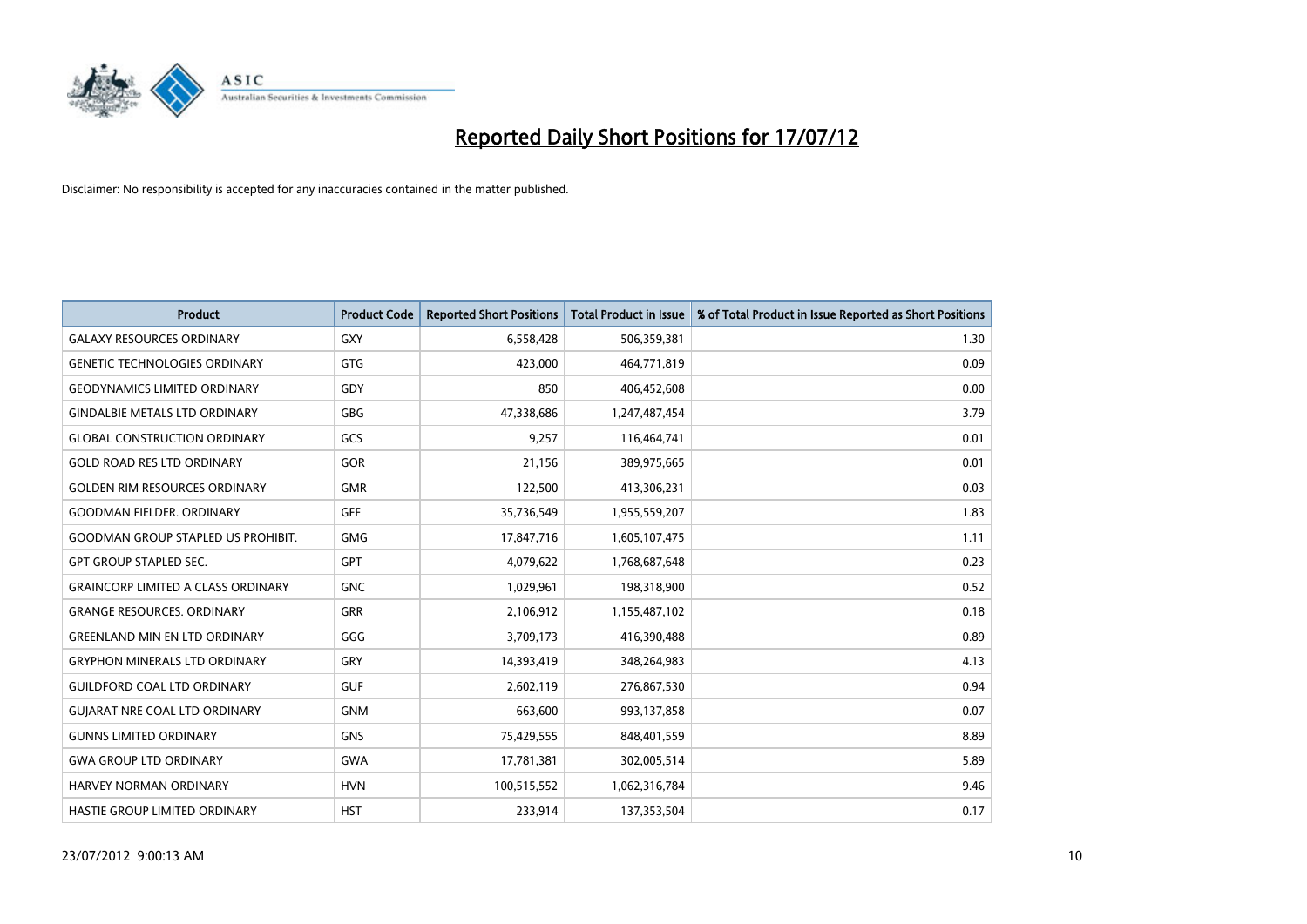

| <b>Product</b>                        | <b>Product Code</b> | <b>Reported Short Positions</b> | <b>Total Product in Issue</b> | % of Total Product in Issue Reported as Short Positions |
|---------------------------------------|---------------------|---------------------------------|-------------------------------|---------------------------------------------------------|
| HASTINGS DIVERSIFIED STAPLED SECURITY | <b>HDF</b>          | 891,073                         | 530,001,072                   | 0.17                                                    |
| HAVILAH RESOURCES NL ORDINARY         | <b>HAV</b>          | 127,615                         | 107,599,022                   | 0.12                                                    |
| <b>HENDERSON GROUP CDI 1:1</b>        | <b>HGG</b>          | 25,517,593                      | 707,807,610                   | 3.61                                                    |
| HFA HOLDINGS LIMITED ORDINARY         | <b>HFA</b>          | 3,809                           | 117,332,831                   | 0.00                                                    |
| <b>HIGHLANDS PACIFIC ORDINARY</b>     | <b>HIG</b>          | 35,840                          | 789,132,854                   | 0.00                                                    |
| HILLGROVE RES LTD ORDINARY            | <b>HGO</b>          | 5,905,705                       | 793,698,575                   | 0.74                                                    |
| HILLS HOLDINGS LTD ORDINARY           | <b>HIL</b>          | 2,983,398                       | 246,500,444                   | 1.21                                                    |
| HORIZON OIL LIMITED ORDINARY          | <b>HZN</b>          | 28,351,702                      | 1,130,811,515                 | 2.51                                                    |
| ICON ENERGY LIMITED ORDINARY          | <b>ICN</b>          | 72                              | 469,301,394                   | 0.00                                                    |
| <b>IINET LIMITED ORDINARY</b>         | <b>IIN</b>          | 173,299                         | 160,968,847                   | 0.11                                                    |
| ILUKA RESOURCES ORDINARY              | ILU                 | 33,334,008                      | 418,700,517                   | 7.96                                                    |
| <b>IMDEX LIMITED ORDINARY</b>         | <b>IMD</b>          | 430,087                         | 208,235,426                   | 0.21                                                    |
| IMF (AUSTRALIA) LTD ORDINARY          | <b>IMF</b>          | 101,843                         | 123,828,193                   | 0.08                                                    |
| <b>INCITEC PIVOT ORDINARY</b>         | <b>IPL</b>          | 3,800,334                       | 1,628,730,107                 | 0.23                                                    |
| <b>INDEPENDENCE GROUP ORDINARY</b>    | <b>IGO</b>          | 11,908,097                      | 232,882,535                   | 5.11                                                    |
| INDOPHIL RESOURCES ORDINARY           | <b>IRN</b>          | 924,301                         | 1,203,146,194                 | 0.08                                                    |
| <b>INDUSTREA LIMITED ORDINARY</b>     | <b>IDL</b>          | 547,562                         | 370,268,218                   | 0.15                                                    |
| INFIGEN ENERGY STAPLED SECURITIES     | <b>IFN</b>          | 5,185,802                       | 762,265,972                   | 0.68                                                    |
| <b>INSURANCE AUSTRALIA ORDINARY</b>   | IAG                 | 6,328,991                       | 2,079,034,021                 | 0.30                                                    |
| INTEGRA MINING LTD. ORDINARY          | <b>IGR</b>          | 9,259,111                       | 846,343,881                   | 1.09                                                    |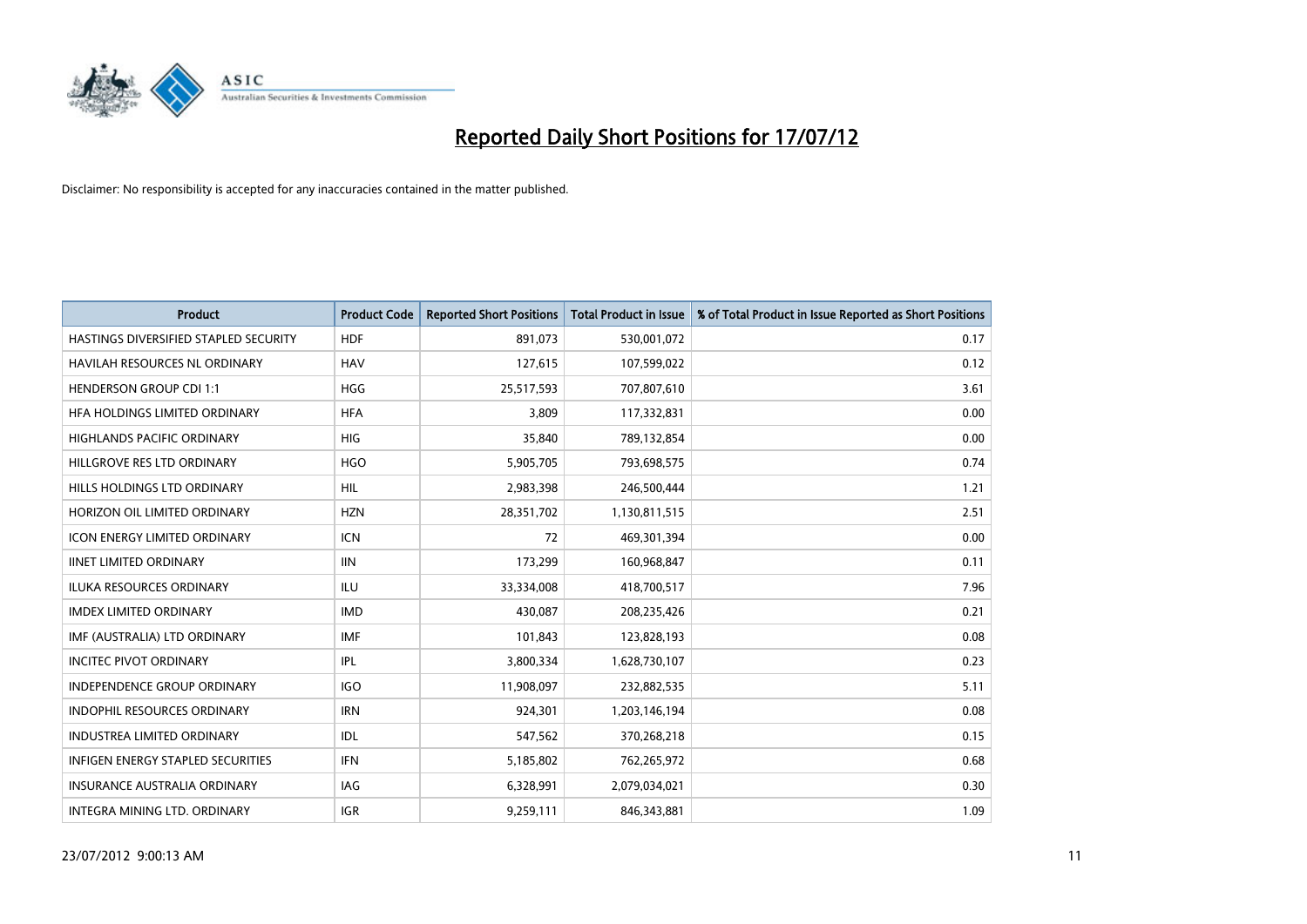

| <b>Product</b>                                | <b>Product Code</b> | <b>Reported Short Positions</b> | <b>Total Product in Issue</b> | % of Total Product in Issue Reported as Short Positions |
|-----------------------------------------------|---------------------|---------------------------------|-------------------------------|---------------------------------------------------------|
| <b>INTREPID MINES ORDINARY</b>                | <b>IAU</b>          | 10,451,318                      | 525,885,308                   | 1.99                                                    |
| <b>INVESTA OFFICE FUND STAPLED SECURITIES</b> | <b>IOF</b>          | 2,711,916                       | 614,047,458                   | 0.44                                                    |
| <b>INVOCARE LIMITED ORDINARY</b>              | IVC                 | 3,581,357                       | 110,030,298                   | 3.25                                                    |
| ION LIMITED ORDINARY                          | <b>ION</b>          | 164,453                         | 256,365,105                   | 0.06                                                    |
| <b>IOOF HOLDINGS LTD ORDINARY</b>             | <b>IFL</b>          | 1,512,728                       | 229,794,395                   | 0.66                                                    |
| <b>IPROPERTY GROUP LTD ORDINARY</b>           | <b>IPP</b>          | 400,000                         | 179,879,862                   | 0.22                                                    |
| <b>IRESS LIMITED ORDINARY</b>                 | <b>IRE</b>          | 3,565,812                       | 128,428,871                   | 2.78                                                    |
| <b>IRON ORE HOLDINGS ORDINARY</b>             | <b>IOH</b>          | 45,943                          | 161,330,094                   | 0.03                                                    |
| ISHARES MSCI AUS 200 ISHARES MSCI AUS 200     | <b>IOZ</b>          | 73,724                          | 5,253,191                     | 1.40                                                    |
| ISHARES S&P HIGH DIV ISHARES S&P HIGH DIV     | <b>IHD</b>          | 11,213                          | 4,303,291                     | 0.26                                                    |
| <b>IVANHOE AUSTRALIA ORDINARY</b>             | <b>IVA</b>          | 4,388,930                       | 554,180,495                   | 0.79                                                    |
| JAMES HARDIE INDUST CHESS DEPOSITARY INT      | <b>IHX</b>          | 11,967,958                      | 437,938,350                   | 2.73                                                    |
| <b>IB HI-FI LIMITED ORDINARY</b>              | <b>IBH</b>          | 20,487,424                      | 98,850,643                    | 20.73                                                   |
| <b>JUPITER MINES ORDINARY</b>                 | <b>IMS</b>          | 158                             | 1,806,834,044                 | 0.00                                                    |
| <b>KAGARA LTD ORDINARY</b>                    | KZL                 | 3,476,671                       | 798,953,117                   | 0.44                                                    |
| KANGAROO RES LTD ORDINARY                     | <b>KRL</b>          | 120,697                         | 3,434,430,012                 | 0.00                                                    |
| KAROON GAS AUSTRALIA ORDINARY                 | <b>KAR</b>          | 969,392                         | 221,420,769                   | 0.44                                                    |
| KASBAH RESOURCES ORDINARY                     | <b>KAS</b>          | 36                              | 395,412,596                   | 0.00                                                    |
| KATHMANDU HOLD LTD ORDINARY                   | <b>KMD</b>          | 2,541,839                       | 200,000,000                   | 1.27                                                    |
| <b>KBL MINING LIMITED ORDINARY</b>            | <b>KBL</b>          | 1,820                           | 283,921,456                   | 0.00                                                    |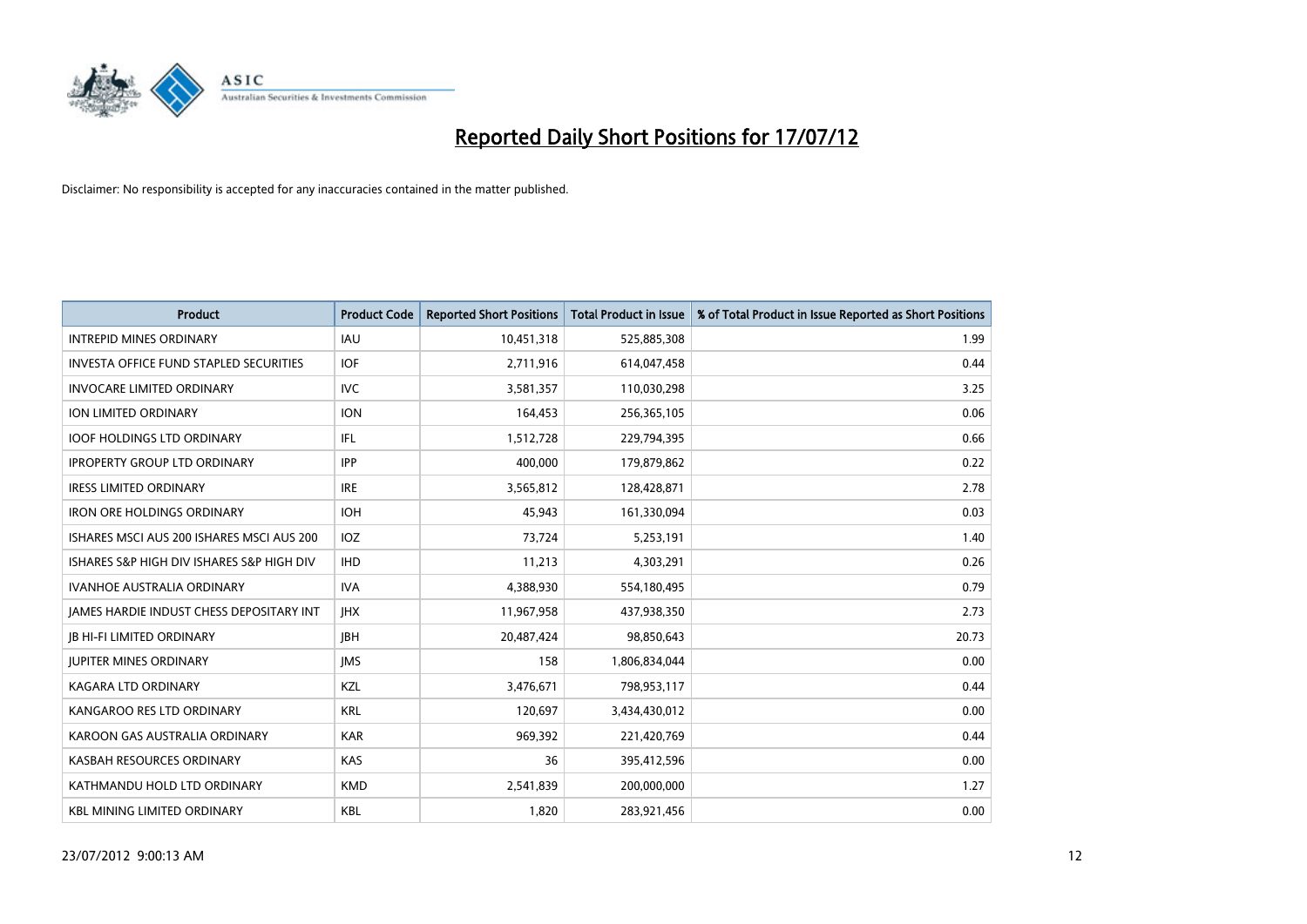

| <b>Product</b>                        | <b>Product Code</b> | <b>Reported Short Positions</b> | <b>Total Product in Issue</b> | % of Total Product in Issue Reported as Short Positions |
|---------------------------------------|---------------------|---------------------------------|-------------------------------|---------------------------------------------------------|
| <b>KENTOR GOLD LIMITED ORDINARY</b>   | KGL                 | 290                             | 106,209,874                   | 0.00                                                    |
| KEYBRIDGE CAPITAL ORDINARY            | <b>KBC</b>          |                                 | 172,070,564                   | 0.00                                                    |
| KINGSGATE CONSOLID. ORDINARY          | <b>KCN</b>          | 5,604,542                       | 151,263,789                   | 3.71                                                    |
| KINGSROSE MINING LTD ORDINARY         | <b>KRM</b>          | 162,935                         | 289,210,845                   | 0.06                                                    |
| LEIGHTON HOLDINGS ORDINARY            | LEI                 | 10,930,116                      | 337,087,596                   | 3.24                                                    |
| LEND LEASE GROUP UNIT/ORD STAPLED     | LLC                 | 3,758,475                       | 572,789,827                   | 0.66                                                    |
| LINC ENERGY LTD ORDINARY              | <b>LNC</b>          | 39,399,260                      | 504,487,631                   | 7.81                                                    |
| LIQUEFIED NATURAL ORDINARY            | <b>LNG</b>          | 272,800                         | 267,699,015                   | 0.10                                                    |
| LYNAS CORPORATION ORDINARY            | <b>LYC</b>          | 183,100,463                     | 1,715,029,131                 | 10.68                                                   |
| <b>M2 TELECOMMUNICATION ORDINARY</b>  | <b>MTU</b>          | 1,230,148                       | 156,571,954                   | 0.79                                                    |
| MACA LIMITED ORDINARY                 | <b>MLD</b>          | 43,989                          | 150,000,000                   | 0.03                                                    |
| MACMAHON HOLDINGS ORDINARY            | <b>MAH</b>          | 4,619,965                       | 738,631,705                   | 0.63                                                    |
| MACO ATLAS ROADS GRP ORDINARY STAPLED | <b>MOA</b>          | 4,633,926                       | 478,531,436                   | 0.97                                                    |
| MACQUARIE GROUP LTD ORDINARY          | <b>MOG</b>          | 7,043,741                       | 347,979,236                   | 2.02                                                    |
| <b>MARENGO MINING ORDINARY</b>        | <b>MGO</b>          | 39,850                          | 1,137,078,446                 | 0.00                                                    |
| MATRIX C & E LTD ORDINARY             | <b>MCE</b>          | 920,887                         | 94,555,428                    | 0.97                                                    |
| MAVERICK DRILLING ORDINARY            | <b>MAD</b>          | 1,000,543                       | 267,594,286                   | 0.37                                                    |
| MCMILLAN SHAKESPEARE ORDINARY         | <b>MMS</b>          | 69,309                          | 74,523,965                    | 0.09                                                    |
| MEDUSA MINING LTD ORDINARY            | <b>MML</b>          | 1,996,630                       | 188,903,911                   | 1.06                                                    |
| MEO AUSTRALIA LTD ORDINARY            | <b>MEO</b>          | 2,720,465                       | 539,913,260                   | 0.50                                                    |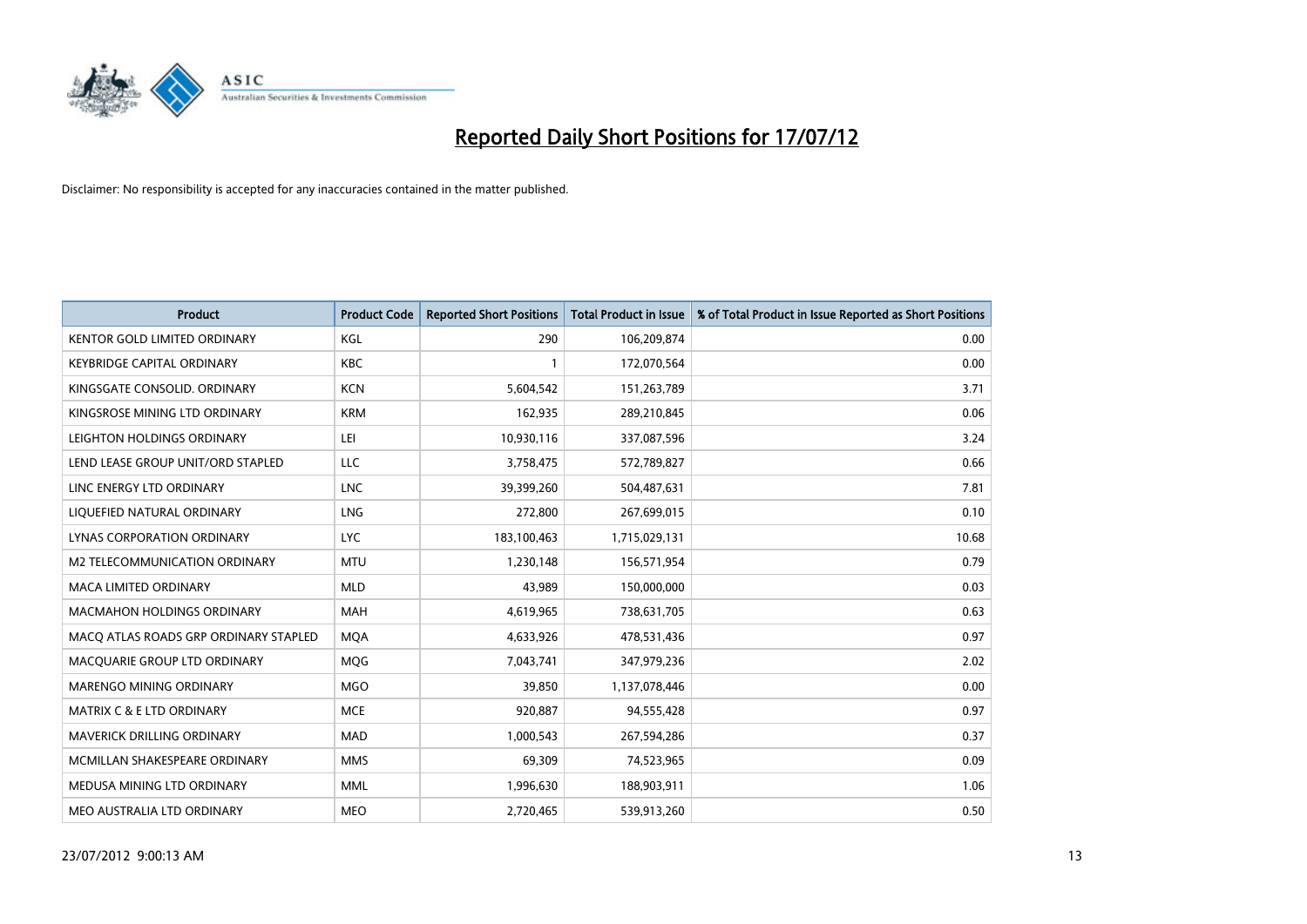

| <b>Product</b>                    | <b>Product Code</b> | <b>Reported Short Positions</b> | <b>Total Product in Issue</b> | % of Total Product in Issue Reported as Short Positions |
|-----------------------------------|---------------------|---------------------------------|-------------------------------|---------------------------------------------------------|
| <b>MERMAID MARINE ORDINARY</b>    | <b>MRM</b>          | 1,043,306                       | 219,453,350                   | 0.48                                                    |
| MESOBLAST LIMITED ORDINARY        | <b>MSB</b>          | 10,387,376                      | 284,478,361                   | 3.65                                                    |
| METALS X LIMITED ORDINARY         | <b>MLX</b>          | 2,406,620                       | 1,316,663,257                 | 0.18                                                    |
| METCASH LIMITED ORDINARY          | <b>MTS</b>          | 35,190,858                      | 864,203,007                   | 4.07                                                    |
| METGASCO LIMITED ORDINARY         | <b>MEL</b>          | 260,409                         | 337,414,140                   | 0.08                                                    |
| METMINCO LIMITED ORDINARY         | <b>MNC</b>          | 1,450,044                       | 1,749,541,573                 | 0.08                                                    |
| MHM METALS LIMITED ORDINARY       | <b>MHM</b>          | 37,083                          | 105,937,817                   | 0.04                                                    |
| MICLYN EXP OFFSHR ORDINARY        | <b>MIO</b>          | 708,728                         | 278,515,705                   | 0.25                                                    |
| MILTON CORPORATION ORDINARY       | <b>MLT</b>          | 12,800                          | 121,625,655                   | 0.01                                                    |
| MINCOR RESOURCES NL ORDINARY      | <b>MCR</b>          | 1,729,920                       | 188,708,274                   | 0.92                                                    |
| MINERAL DEPOSITS ORDINARY         | <b>MDL</b>          | 289,814                         | 83,538,786                    | 0.35                                                    |
| MINERAL RESOURCES, ORDINARY       | <b>MIN</b>          | 2,594,038                       | 184,856,018                   | 1.40                                                    |
| MIRABELA NICKEL LTD ORDINARY      | <b>MBN</b>          | 16,217,080                      | 876,571,645                   | 1.85                                                    |
| MIRVAC GROUP STAPLED SECURITIES   | <b>MGR</b>          | 5,057,018                       | 3,422,151,869                 | 0.15                                                    |
| <b>MOLOPO ENERGY LTD ORDINARY</b> | <b>MPO</b>          | 1,128,820                       | 245,736,399                   | 0.46                                                    |
| MOLY MINES LIMITED ORDINARY       | <b>MOL</b>          | 37,413                          | 384,893,989                   | 0.01                                                    |
| MONADELPHOUS GROUP ORDINARY       | <b>MND</b>          | 2,406,821                       | 88,674,327                    | 2.71                                                    |
| MORTGAGE CHOICE LTD ORDINARY      | <b>MOC</b>          | 2,237,680                       | 120,319,572                   | 1.86                                                    |
| <b>MOUNT GIBSON IRON ORDINARY</b> | <b>MGX</b>          | 8,325,467                       | 1,085,728,430                 | 0.77                                                    |
| MURCHISON METALS LTD ORDINARY     | <b>MMX</b>          | 3,284,238                       | 450,093,277                   | 0.73                                                    |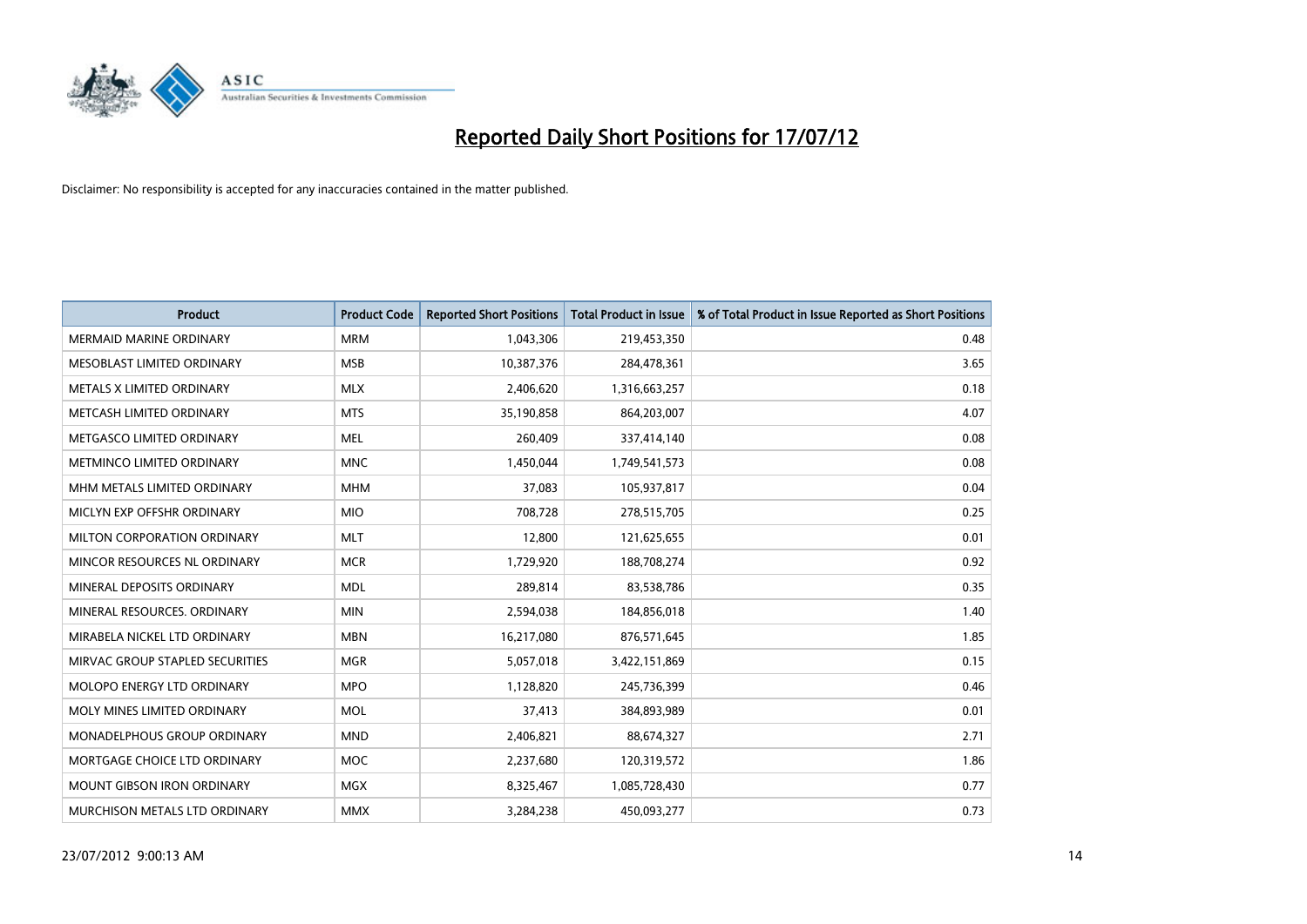

| <b>Product</b>                    | <b>Product Code</b> | <b>Reported Short Positions</b> | <b>Total Product in Issue</b> | % of Total Product in Issue Reported as Short Positions |
|-----------------------------------|---------------------|---------------------------------|-------------------------------|---------------------------------------------------------|
| <b>MYER HOLDINGS LTD ORDINARY</b> | <b>MYR</b>          | 46,393,558                      | 583,384,551                   | 7.95                                                    |
| MYSTATE LIMITED ORDINARY          | <b>MYS</b>          | 9,899                           | 86,977,573                    | 0.01                                                    |
| NATIONAL AUST, BANK ORDINARY      | <b>NAB</b>          | 16,152,917                      | 2,239,884,428                 | 0.72                                                    |
| NAVITAS LIMITED ORDINARY          | <b>NVT</b>          | 10,581,467                      | 375,318,628                   | 2.82                                                    |
| NEON ENERGY LIMITED ORDINARY      | <b>NEN</b>          | 850,719                         | 439,189,518                   | 0.19                                                    |
| NEW HOPE CORPORATION ORDINARY     | <b>NHC</b>          | 2,046,121                       | 830,411,534                   | 0.25                                                    |
| NEWCREST MINING ORDINARY          | <b>NCM</b>          | 1,488,384                       | 765,000,000                   | 0.19                                                    |
| NEWS CORP A NON-VOTING CDI        | <b>NWSLV</b>        | 3,729,335                       | 1,583,614,865                 | 0.24                                                    |
| NEWS CORP B VOTING CDI            | <b>NWS</b>          | 650.619                         | 798,520,953                   | 0.08                                                    |
| NEWSAT LIMITED ORDINARY           | <b>NWT</b>          | 52,097                          | 233,052,157                   | 0.02                                                    |
| NEXTDC LIMITED ORDINARY           | <b>NXT</b>          | 1,643,302                       | 150,602,388                   | 1.09                                                    |
| NEXUS ENERGY LIMITED ORDINARY     | <b>NXS</b>          | 396,300                         | 1,329,821,159                 | 0.03                                                    |
| NIB HOLDINGS LIMITED ORDINARY     | <b>NHF</b>          | 58,633                          | 439,004,182                   | 0.01                                                    |
| NIDO PETROLEUM ORDINARY           | <b>NDO</b>          | 105,313                         | 1,390,829,818                 | 0.01                                                    |
| NOBLE MINERAL RES ORDINARY        | <b>NMG</b>          | 4,725,902                       | 610,147,952                   | 0.77                                                    |
| NORFOLK GROUP ORDINARY            | <b>NFK</b>          | 750                             | 158,890,730                   | 0.00                                                    |
| NORTHERN IRON LTD ORDINARY        | <b>NFE</b>          | 380,500                         | 369,980,113                   | 0.10                                                    |
| NORTHERN STAR ORDINARY            | <b>NST</b>          | 4,563,753                       | 408,788,032                   | 1.12                                                    |
| NRW HOLDINGS LIMITED ORDINARY     | <b>NWH</b>          | 576,591                         | 278,888,011                   | 0.21                                                    |
| NUCOAL RESOURCES LTD ORDINARY     | <b>NCR</b>          | 11                              | 768,612,354                   | 0.00                                                    |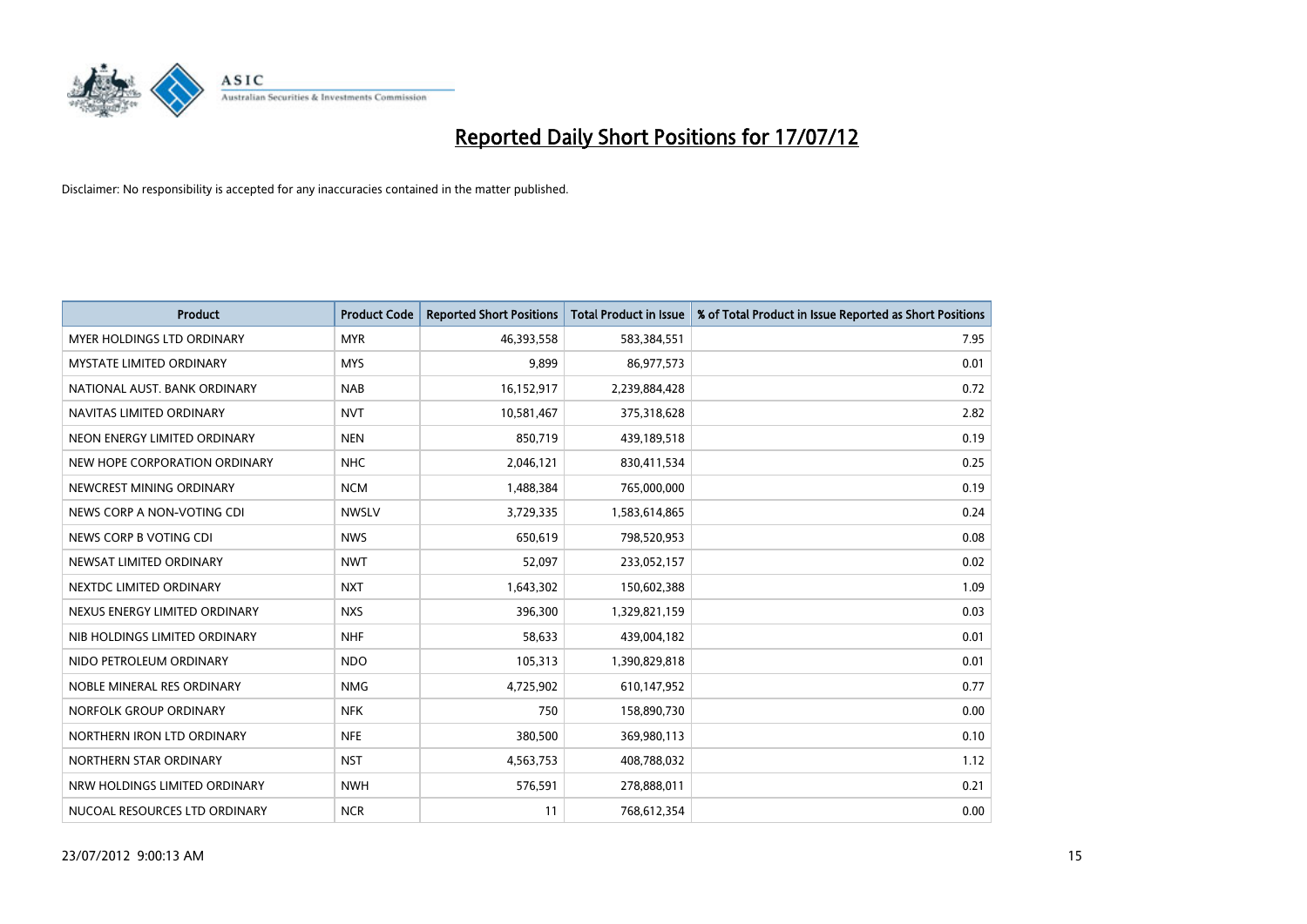

| <b>Product</b>                        | <b>Product Code</b> | <b>Reported Short Positions</b> | <b>Total Product in Issue</b> | % of Total Product in Issue Reported as Short Positions |
|---------------------------------------|---------------------|---------------------------------|-------------------------------|---------------------------------------------------------|
| NUFARM LIMITED ORDINARY               | <b>NUF</b>          | 6,836,284                       | 262,142,247                   | 2.61                                                    |
| OAKTON LIMITED ORDINARY               | <b>OKN</b>          | 702,818                         | 91,721,874                    | 0.77                                                    |
| OCEANAGOLD CORP. CHESS DEPOSITARY INT | <b>OGC</b>          | 343,974                         | 262,886,876                   | 0.13                                                    |
| OIL SEARCH LTD ORDINARY               | <b>OSH</b>          | 4,591,438                       | 1,331,356,047                 | 0.34                                                    |
| OM HOLDINGS LIMITED ORDINARY          | <b>OMH</b>          | 7,271,250                       | 604,105,150                   | 1.20                                                    |
| OPUS GROUP LTD ORDINARY               | <b>OPG</b>          | 90,000                          | 53,678,177                    | 0.17                                                    |
| ORICA LIMITED ORDINARY                | ORI                 | 2,890,179                       | 365,642,802                   | 0.79                                                    |
| ORIGIN ENERGY ORDINARY                | <b>ORG</b>          | 9,270,947                       | 1,089,564,638                 | 0.85                                                    |
| OROCOBRE LIMITED ORDINARY             | <b>ORE</b>          | 164,258                         | 103,195,029                   | 0.16                                                    |
| OROTONGROUP LIMITED ORDINARY          | <b>ORL</b>          | 178,288                         | 40,880,902                    | 0.44                                                    |
| OZ MINERALS ORDINARY                  | OZL                 | 6,722,588                       | 303,959,847                   | 2.21                                                    |
| PACIFIC BRANDS ORDINARY               | <b>PBG</b>          | 6,253,574                       | 912,915,695                   | 0.69                                                    |
| PALADIN ENERGY LTD ORDINARY           | <b>PDN</b>          | 71,314,995                      | 835,645,290                   | 8.53                                                    |
| PANAUST LIMITED ORDINARY              | <b>PNA</b>          | 2,137,979                       | 604,599,995                   | 0.35                                                    |
| PANORAMIC RESOURCES ORDINARY          | PAN                 | 2,569,320                       | 238,714,560                   | 1.08                                                    |
| PAPERLINX LIMITED ORDINARY            | <b>PPX</b>          | 1,690,648                       | 609,280,761                   | 0.28                                                    |
| PAPILLON RES LTD ORDINARY             | PIR                 | 980,835                         | 244,150,830                   | 0.40                                                    |
| PEET LIMITED ORDINARY                 | <b>PPC</b>          | 948,807                         | 320,170,604                   | 0.30                                                    |
| PERILYA LIMITED ORDINARY              | PEM                 | 481,937                         | 769,316,426                   | 0.06                                                    |
| PERPETUAL LIMITED ORDINARY            | <b>PPT</b>          | 2,075,648                       | 41,980,678                    | 4.94                                                    |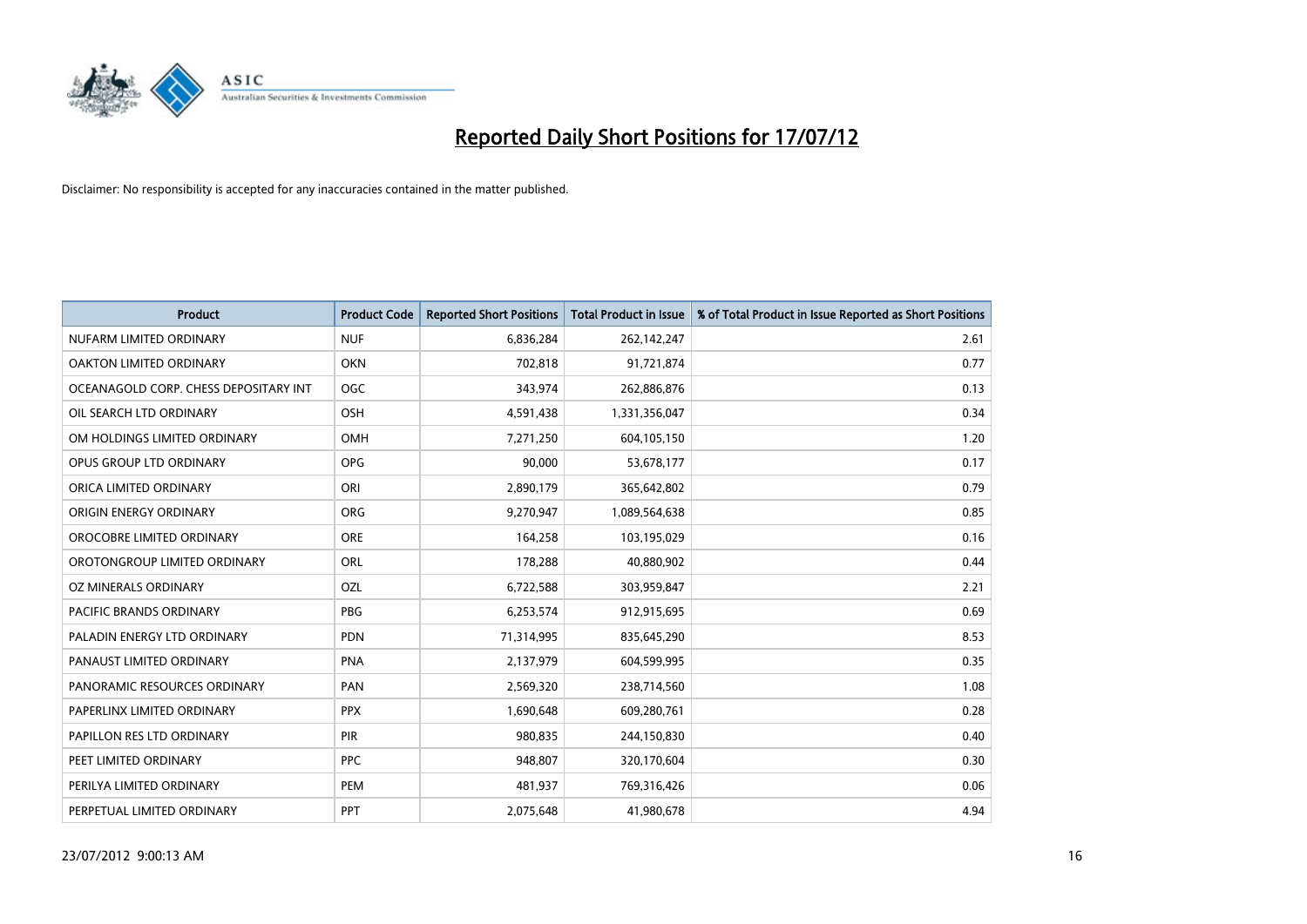

| <b>Product</b>                      | <b>Product Code</b> | <b>Reported Short Positions</b> | <b>Total Product in Issue</b> | % of Total Product in Issue Reported as Short Positions |
|-------------------------------------|---------------------|---------------------------------|-------------------------------|---------------------------------------------------------|
| PERSEUS MINING LTD ORDINARY         | PRU                 | 12,238,552                      | 457,962,088                   | 2.67                                                    |
| PHARMAXIS LTD ORDINARY              | <b>PXS</b>          | 3,782,337                       | 307,630,989                   | 1.23                                                    |
| PHOSPHAGENICS LTD. ORDINARY         | <b>POH</b>          | 51,644                          | 1,020,215,957                 | 0.01                                                    |
| PLATINUM ASSET ORDINARY             | <b>PTM</b>          | 8,051,581                       | 561,347,878                   | 1.43                                                    |
| PLATINUM AUSTRALIA ORDINARY         | <b>PLA</b>          | 836,127                         | 504,968,043                   | 0.17                                                    |
| PMI GOLD CORP CDI 1:1               | <b>PVM</b>          | 5,000                           | 72,583,668                    | 0.01                                                    |
| PMP LIMITED ORDINARY                | <b>PMP</b>          | 109,862                         | 323,781,124                   | 0.03                                                    |
| PREMIER INVESTMENTS ORDINARY        | <b>PMV</b>          | 532,018                         | 155,260,478                   | 0.34                                                    |
| PRIMA BIOMED LTD ORDINARY           | <b>PRR</b>          | 4,408,115                       | 1,066,063,388                 | 0.41                                                    |
| PRIMARY HEALTH CARE ORDINARY        | <b>PRY</b>          | 15,853,910                      | 501,717,314                   | 3.16                                                    |
| PRIMEAG AUSTRALIA ORDINARY          | PAG                 | 154,469                         | 266,394,444                   | 0.06                                                    |
| PROGRAMMED ORDINARY                 | <b>PRG</b>          | 268,501                         | 118,175,280                   | 0.23                                                    |
| <b>QANTAS AIRWAYS ORDINARY</b>      | QAN                 | 12,984,848                      | 2,265,123,620                 | 0.57                                                    |
| OBE INSURANCE GROUP ORDINARY        | <b>OBE</b>          | 53,012,408                      | 1,181,682,557                 | 4.49                                                    |
| OR NATIONAL LIMITED ORDINARY        | <b>ORN</b>          | 13,146,119                      | 2,440,000,000                 | 0.54                                                    |
| ORXPHARMA LTD ORDINARY              | <b>ORX</b>          | 201,458                         | 144,577,206                   | 0.14                                                    |
| <b>QUBE LOGISTICS HLDG ORDINARY</b> | <b>QUB</b>          | 5,779,907                       | 921,407,185                   | 0.63                                                    |
| RAMELIUS RESOURCES ORDINARY         | <b>RMS</b>          | 1,041,715                       | 335,906,949                   | 0.31                                                    |
| RAMSAY HEALTH CARE ORDINARY         | <b>RHC</b>          | 2,456,367                       | 202,081,252                   | 1.22                                                    |
| RANGE RESOURCES LTD ORDINARY        | <b>RRS</b>          | 447,511                         | 2,118,880,660                 | 0.02                                                    |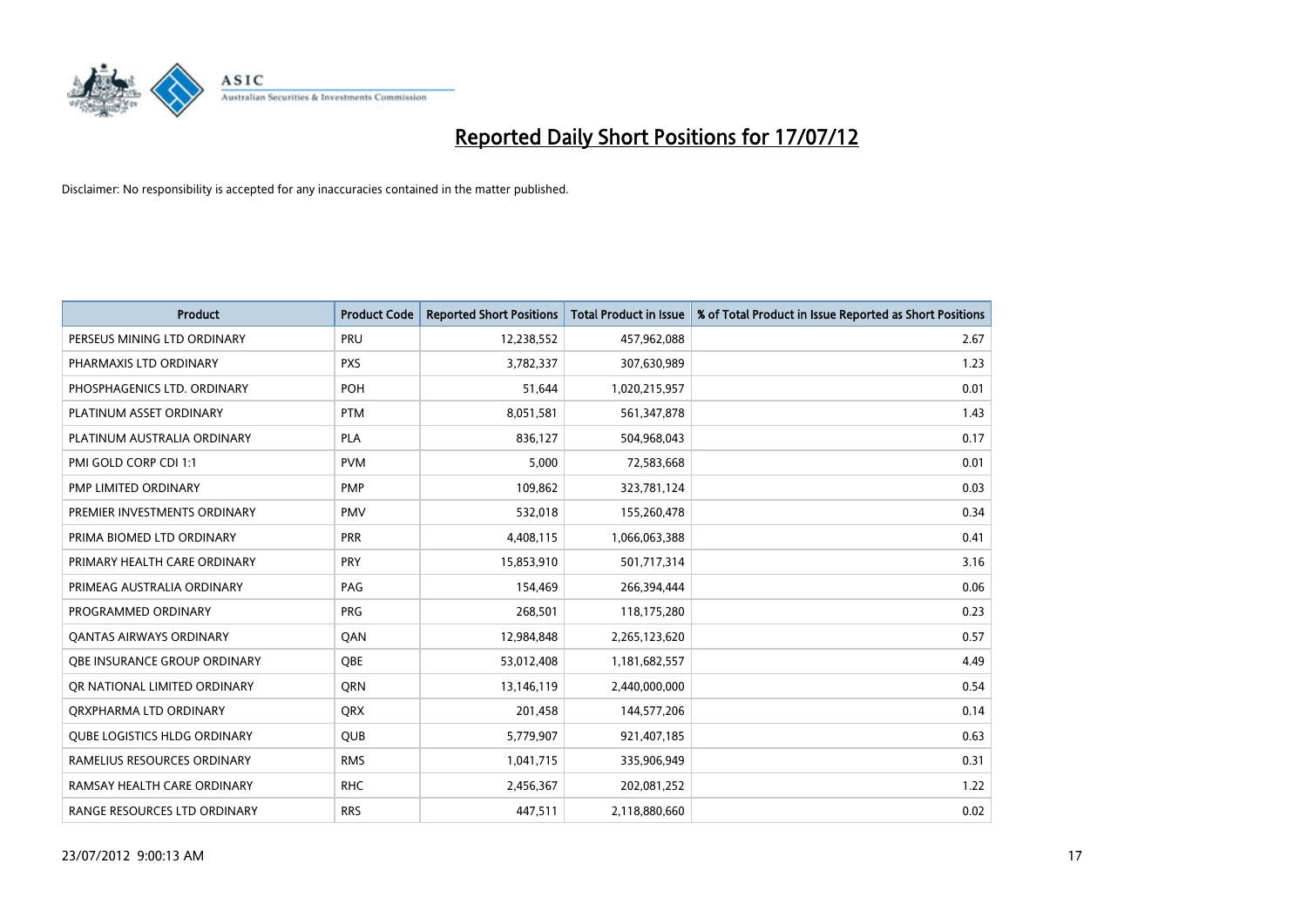

| <b>Product</b>                  | <b>Product Code</b> | <b>Reported Short Positions</b> | <b>Total Product in Issue</b> | % of Total Product in Issue Reported as Short Positions |
|---------------------------------|---------------------|---------------------------------|-------------------------------|---------------------------------------------------------|
| <b>RCR TOMLINSON ORDINARY</b>   | <b>RCR</b>          | 81,713                          | 131,444,875                   | 0.06                                                    |
| <b>REA GROUP ORDINARY</b>       | <b>REA</b>          | 317,077                         | 131,714,699                   | 0.24                                                    |
| <b>RECKON LIMITED ORDINARY</b>  | <b>RKN</b>          | 800,012                         | 129,488,015                   | 0.62                                                    |
| RED 5 LIMITED ORDINARY          | <b>RED</b>          | 101,956                         | 135,488,008                   | 0.08                                                    |
| <b>RED FORK ENERGY ORDINARY</b> | <b>RFE</b>          | 1,081,308                       | 310,229,853                   | 0.35                                                    |
| REDBANK ENERGY LTD ORDINARY     | AEI                 | 13                              | 786,287                       | 0.00                                                    |
| REGIONAL EXPRESS ORDINARY       | <b>REX</b>          | 10,000                          | 121,254,902                   | 0.01                                                    |
| REGIS RESOURCES ORDINARY        | <b>RRL</b>          | 875,770                         | 453,028,047                   | 0.19                                                    |
| RESMED INC CDI 10:1             | <b>RMD</b>          | 244,898                         | 1,556,242,300                 | 0.02                                                    |
| <b>RESOLUTE MINING ORDINARY</b> | <b>RSG</b>          | 4,647,718                       | 634,428,623                   | 0.73                                                    |
| RESOURCE GENERATION ORDINARY    | <b>RES</b>          | 173                             | 262,895,652                   | 0.00                                                    |
| RETAIL FOOD GROUP ORDINARY      | <b>RFG</b>          | 16,960                          | 108,519,282                   | 0.02                                                    |
| REVERSE CORP LIMITED ORDINARY   | <b>REF</b>          | 100                             | 92,382,175                    | 0.00                                                    |
| REX MINERALS LIMITED ORDINARY   | <b>RXM</b>          | 656,841                         | 188,907,284                   | 0.35                                                    |
| <b>RHG LIMITED ORDINARY</b>     | <b>RHG</b>          | 36,083                          | 308,483,177                   | 0.01                                                    |
| RIALTO ENERGY ORDINARY          | <b>RIA</b>          | 1,512,989                       | 671,347,392                   | 0.23                                                    |
| RIDLEY CORPORATION ORDINARY     | <b>RIC</b>          | 6,883                           | 307,817,071                   | 0.00                                                    |
| RIO TINTO LIMITED ORDINARY      | <b>RIO</b>          | 18,914,826                      | 435,758,720                   | 4.34                                                    |
| ROBUST RESOURCES ORDINARY       | <b>ROL</b>          | 17,334                          | 87,994,097                    | 0.02                                                    |
| ROC OIL COMPANY ORDINARY        | <b>ROC</b>          | 1,788,378                       | 683,235,552                   | 0.26                                                    |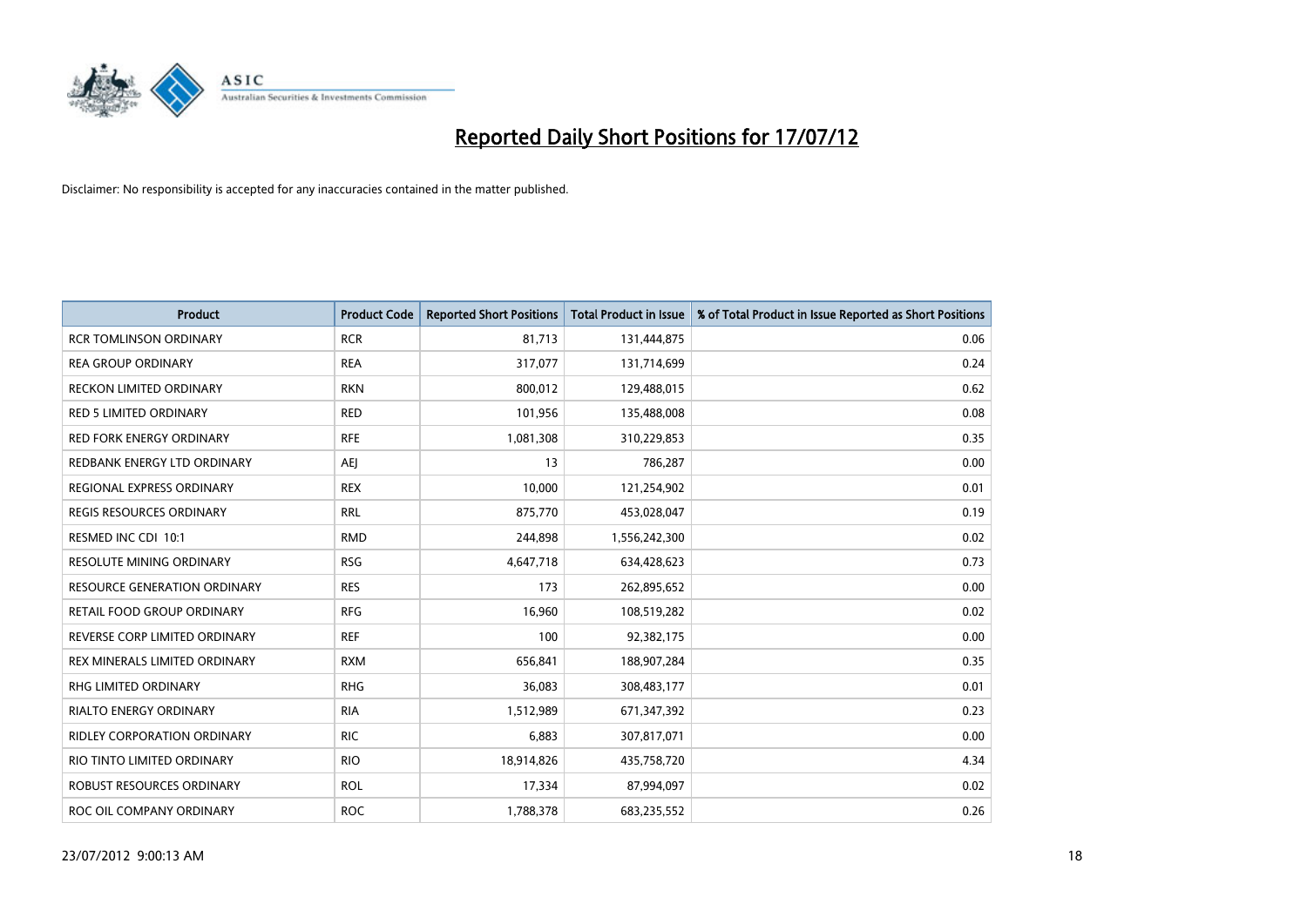

| <b>Product</b>                           | <b>Product Code</b> | <b>Reported Short Positions</b> | <b>Total Product in Issue</b> | % of Total Product in Issue Reported as Short Positions |
|------------------------------------------|---------------------|---------------------------------|-------------------------------|---------------------------------------------------------|
| <b>RURALCO HOLDINGS ORDINARY</b>         | <b>RHL</b>          | 12,000                          | 55,019,284                    | 0.02                                                    |
| SAI GLOBAL LIMITED ORDINARY              | SAI                 | 3,715,280                       | 204,354,836                   | 1.82                                                    |
| SALMAT LIMITED ORDINARY                  | <b>SLM</b>          | 2,715,524                       | 159,802,174                   | 1.70                                                    |
| SAMSON OIL & GAS LTD ORDINARY            | SSN                 | 2,038,796                       | 1,774,437,190                 | 0.11                                                    |
| SANDFIRE RESOURCES ORDINARY              | <b>SFR</b>          | 4,648,513                       | 151,557,635                   | 3.07                                                    |
| <b>SANTOS LTD ORDINARY</b>               | <b>STO</b>          | 4,429,533                       | 952,946,572                   | 0.46                                                    |
| SARACEN MINERAL ORDINARY                 | <b>SAR</b>          | 2,444,526                       | 594,815,640                   | 0.41                                                    |
| SEDGMAN LIMITED ORDINARY                 | <b>SDM</b>          | 10,796                          | 214,292,930                   | 0.01                                                    |
| SEEK LIMITED ORDINARY                    | <b>SEK</b>          | 11,486,294                      | 337,101,307                   | 3.41                                                    |
| SENEX ENERGY LIMITED ORDINARY            | <b>SXY</b>          | 20,392,731                      | 1,032,094,191                 | 1.98                                                    |
| SERVCORP LIMITED ORDINARY                | SRV                 | 311                             | 98,440,807                    | 0.00                                                    |
| SERVICE STREAM ORDINARY                  | <b>SSM</b>          | 400                             | 283,418,867                   | 0.00                                                    |
| SEVEN GROUP HOLDINGS ORDINARY            | <b>SVW</b>          | 976,395                         | 307,410,281                   | 0.32                                                    |
| SEVEN WEST MEDIA LTD ORDINARY            | <b>SWM</b>          | 31,593,182                      | 666,105,054                   | 4.74                                                    |
| SIGMA PHARMACEUTICAL ORDINARY            | <b>SIP</b>          | 4,973,799                       | 1,186,303,520                 | 0.42                                                    |
| SILEX SYSTEMS ORDINARY                   | <b>SLX</b>          | 614,625                         | 170,143,997                   | 0.36                                                    |
| SILVER LAKE RESOURCE ORDINARY            | <b>SLR</b>          | 910,175                         | 225,493,476                   | 0.40                                                    |
| SIMS METAL MGMT LTD ORDINARY             | SGM                 | 9,241,648                       | 204,830,045                   | 4.51                                                    |
| SINGAPORE TELECOMM. CHESS DEPOSITARY INT | SGT                 | 8,790,960                       | 163,810,197                   | 5.37                                                    |
| SIRTEX MEDICAL ORDINARY                  | <b>SRX</b>          | 25,387                          | 55,768,136                    | 0.05                                                    |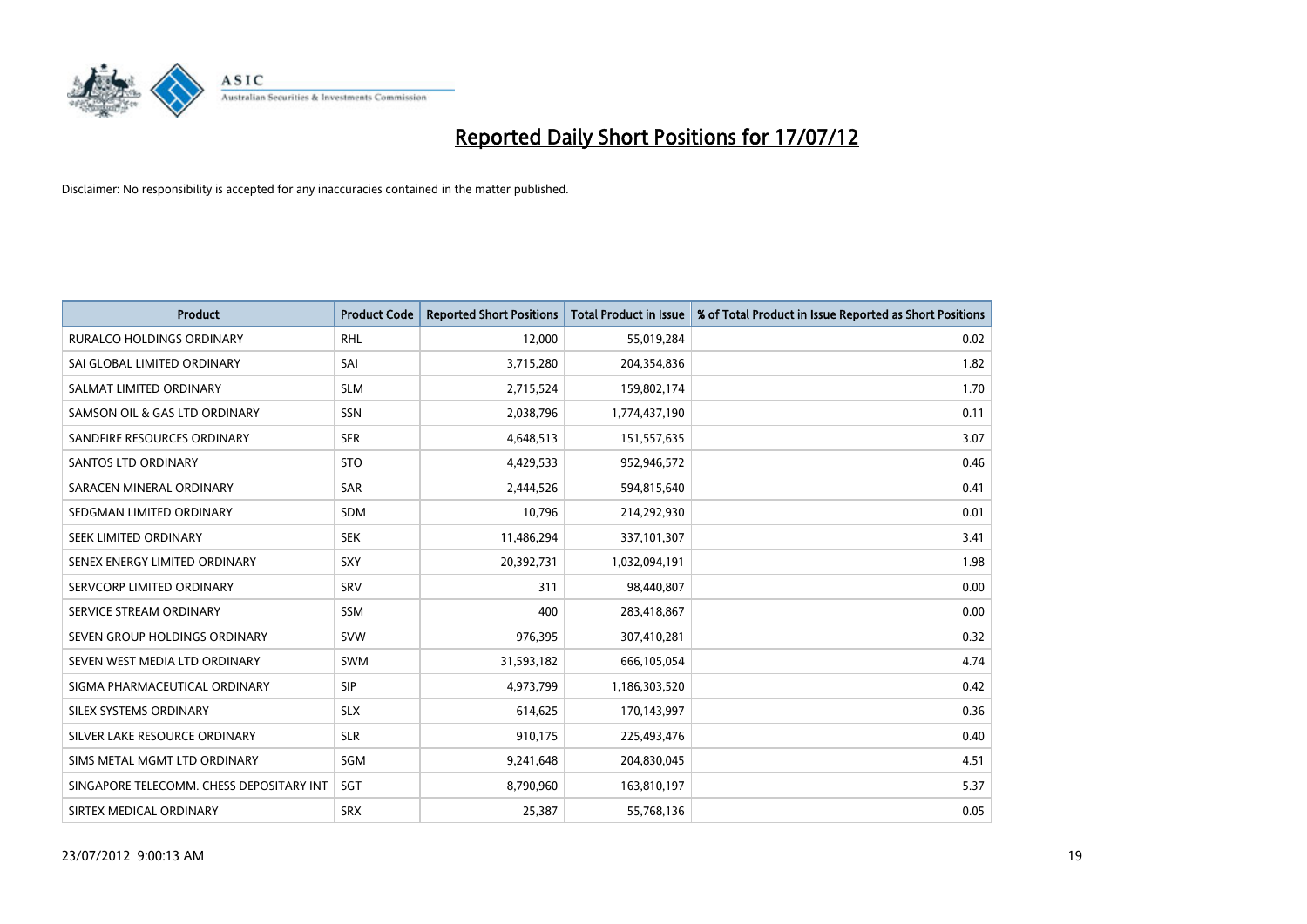

| <b>Product</b>                           | <b>Product Code</b> | <b>Reported Short Positions</b> | <b>Total Product in Issue</b> | % of Total Product in Issue Reported as Short Positions |
|------------------------------------------|---------------------|---------------------------------|-------------------------------|---------------------------------------------------------|
| SKILLED GROUP LTD ORDINARY               | <b>SKE</b>          | 108,674                         | 233,487,276                   | 0.05                                                    |
| SKY CITY ENTERTAIN, ORDINARY             | <b>SKC</b>          | 101                             | 576,958,340                   | 0.00                                                    |
| <b>SKY NETWORK ORDINARY</b>              | <b>SKT</b>          | 15,000                          | 389,139,785                   | 0.00                                                    |
| <b>SLATER &amp; GORDON ORDINARY</b>      | SGH                 | 14,706                          | 168,600,731                   | 0.01                                                    |
| SMS MANAGEMENT, ORDINARY                 | <b>SMX</b>          | 911,191                         | 68,415,913                    | 1.33                                                    |
| SONIC HEALTHCARE ORDINARY                | <b>SHL</b>          | 5,343,615                       | 390,969,875                   | 1.37                                                    |
| SOUL PATTINSON (W.H) ORDINARY            | SOL                 | 34,736                          | 239,395,320                   | 0.01                                                    |
| SOUTH BOULDER MINES ORDINARY             | <b>STB</b>          | 111,870                         | 126,732,826                   | 0.09                                                    |
| SP AUSNET STAPLED SECURITIES             | <b>SPN</b>          | 7,666,270                       | 3,339,620,165                 | 0.23                                                    |
| SPARK INFRASTRUCTURE STAPLED NOTE & UNIT | SKI                 | 32,690,432                      | 1,326,734,264                 | 2.46                                                    |
| SPECIALTY FASHION ORDINARY               | <b>SFH</b>          | 1,078,569                       | 192,236,121                   | 0.56                                                    |
| SPOTLESS GROUP LTD ORDINARY              | <b>SPT</b>          | 1,189,718                       | 265,746,161                   | 0.45                                                    |
| ST BARBARA LIMITED ORDINARY              | <b>SBM</b>          | 8,170,676                       | 325,615,389                   | 2.51                                                    |
| STANMORE COAL LTD ORDINARY               | <b>SMR</b>          | 32,870                          | 179,409,108                   | 0.02                                                    |
| STARPHARMA HOLDINGS ORDINARY             | SPL                 | 2,295,631                       | 281,213,111                   | 0.82                                                    |
| STH CRS ELECT ENGNR ORDINARY             | <b>SXE</b>          | 49,227                          | 161,486,826                   | 0.03                                                    |
| STHN CROSS MEDIA ORDINARY                | <b>SXL</b>          | 9,152,206                       | 704,594,449                   | 1.30                                                    |
| STOCKLAND UNITS/ORD STAPLED              | SGP                 | 13,928,625                      | 2,203,547,228                 | 0.63                                                    |
| STRAITS RES LTD. ORDINARY                | SRO                 | 120,519                         | 456,529,474                   | 0.03                                                    |
| STW COMMUNICATIONS ORDINARY              | SGN                 | 59,844                          | 362,798,351                   | 0.02                                                    |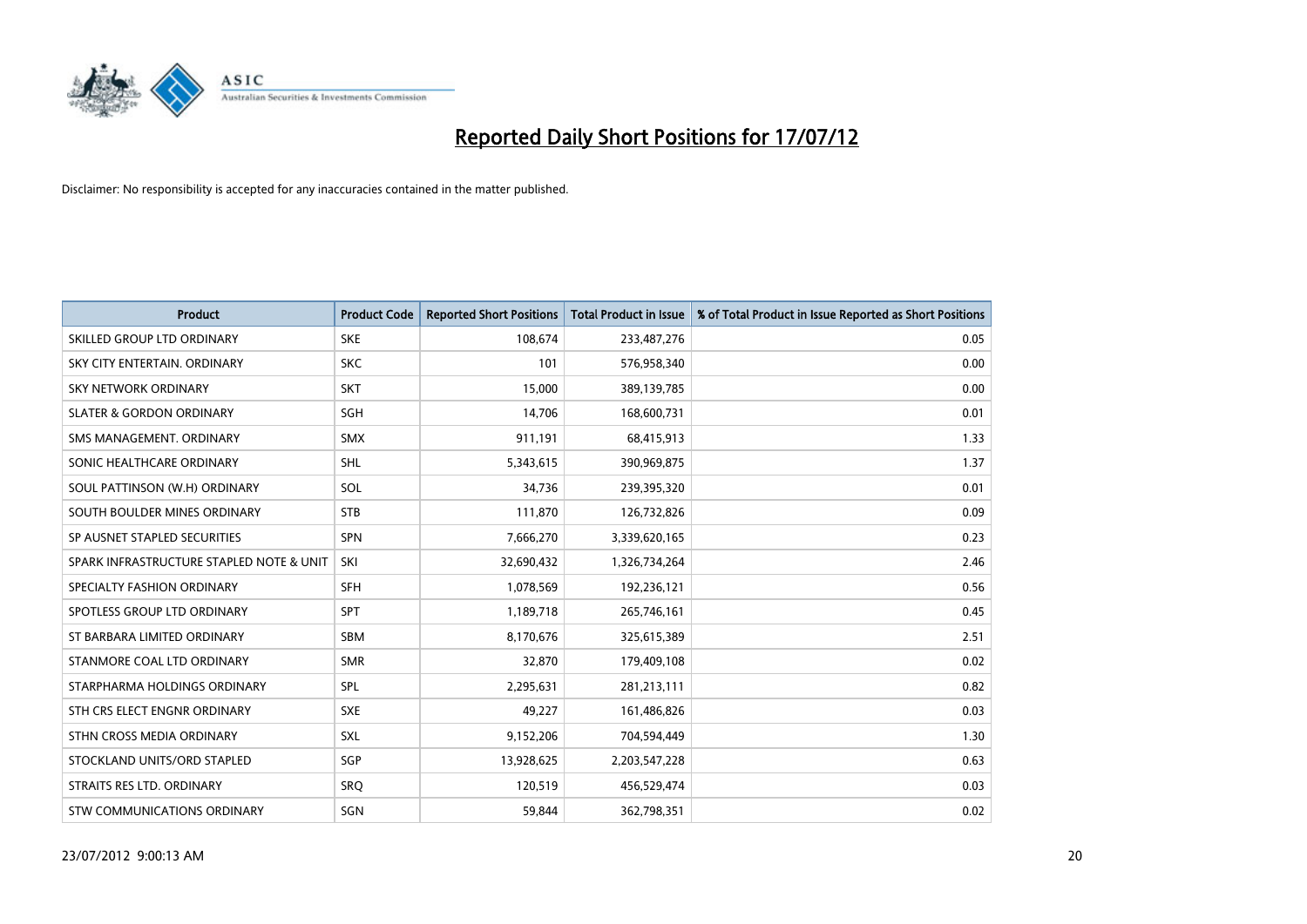

| <b>Product</b>                       | <b>Product Code</b> | <b>Reported Short Positions</b> | <b>Total Product in Issue</b> | % of Total Product in Issue Reported as Short Positions |
|--------------------------------------|---------------------|---------------------------------|-------------------------------|---------------------------------------------------------|
| <b>SUNCORP GROUP LTD ORDINARY</b>    | <b>SUN</b>          | 12,554,932                      | 1,286,600,980                 | 0.98                                                    |
| SUNDANCE ENERGY ORDINARY             | <b>SEA</b>          | 85,848                          | 277,098,474                   | 0.03                                                    |
| SUNDANCE RESOURCES ORDINARY          | <b>SDL</b>          | 12,765,450                      | 3,049,577,034                 | 0.42                                                    |
| SUNLAND GROUP LTD ORDINARY           | <b>SDG</b>          | 77,597                          | 196,717,811                   | 0.04                                                    |
| SUPER RET REP LTD ORDINARY           | <b>SUL</b>          | 1,349,091                       | 196,152,971                   | 0.69                                                    |
| SYD AIRPORT STAPLED US PROHIBIT.     | SYD                 | 11,291,032                      | 1,861,210,782                 | 0.61                                                    |
| SYRAH RESOURCES ORDINARY             | <b>SYR</b>          | 37,253                          | 126,704,521                   | 0.03                                                    |
| TABCORP HOLDINGS LTD ORDINARY        | <b>TAH</b>          | 10,651,707                      | 730,113,969                   | 1.46                                                    |
| TANAMI GOLD NL ORDINARY              | <b>TAM</b>          | 331,294                         | 261,132,677                   | 0.13                                                    |
| TAP OIL LIMITED ORDINARY             | <b>TAP</b>          | 1,038,350                       | 241,295,311                   | 0.43                                                    |
| TASSAL GROUP LIMITED ORDINARY        | <b>TGR</b>          | 77,080                          | 146,304,404                   | 0.05                                                    |
| <b>TATTS GROUP LTD ORDINARY</b>      | <b>TTS</b>          | 7,445,995                       | 1,362,919,733                 | 0.55                                                    |
| TECHNOLOGY ONE ORDINARY              | <b>TNE</b>          | 5,000                           | 304,910,455                   | 0.00                                                    |
| TELECOM CORPORATION ORDINARY         | <b>TEL</b>          | 21,448,350                      | 1,856,745,213                 | 1.16                                                    |
| <b>TELSTRA CORPORATION, ORDINARY</b> | <b>TLS</b>          | 32,044,338                      | 12,443,074,357                | 0.26                                                    |
| TEN NETWORK HOLDINGS ORDINARY        | <b>TEN</b>          | 84,501,918                      | 1,437,204,873                 | 5.88                                                    |
| TERANGA GOLD CORP CDI 1:1            | <b>TGZ</b>          | 142,258                         | 159,568,958                   | 0.09                                                    |
| TEXON PETROLEUM LTD ORDINARY         | <b>TXN</b>          | 292,824                         | 245,039,848                   | 0.12                                                    |
| <b>TFS CORPORATION LTD ORDINARY</b>  | <b>TFC</b>          | 207,942                         | 279,621,829                   | 0.07                                                    |
| THAKRAL HOLDINGS GRP ORDINARY/UNIT   | <b>THG</b>          | 100                             | 585,365,014                   | 0.00                                                    |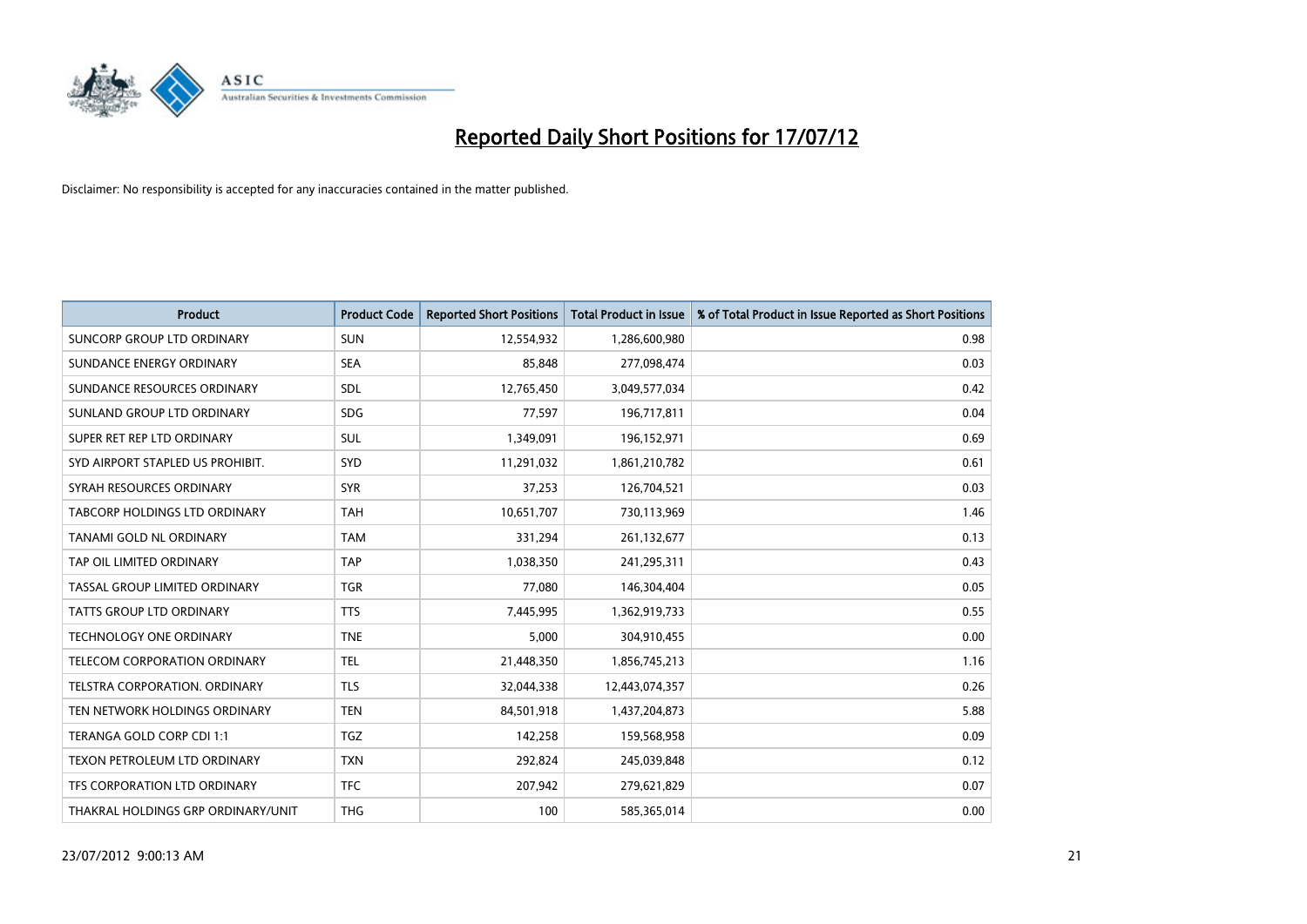

| <b>Product</b>                       | <b>Product Code</b> | <b>Reported Short Positions</b> | <b>Total Product in Issue</b> | % of Total Product in Issue Reported as Short Positions |
|--------------------------------------|---------------------|---------------------------------|-------------------------------|---------------------------------------------------------|
| THE REJECT SHOP ORDINARY             | <b>TRS</b>          | 1,876,854                       | 26,071,170                    | 7.20                                                    |
| THINKSMART LIMITED ORDINARY          | <b>TSM</b>          | 175,000                         | 156,005,431                   | 0.11                                                    |
| THORN GROUP LIMITED ORDINARY         | <b>TGA</b>          | 322,695                         | 146,374,703                   | 0.22                                                    |
| TIGER RESOURCES ORDINARY             | <b>TGS</b>          | 2,465,576                       | 673,470,269                   | 0.37                                                    |
| TOLL HOLDINGS LTD ORDINARY           | <b>TOL</b>          | 14,255,901                      | 717,133,875                   | 1.99                                                    |
| <b>TOX FREE SOLUTIONS ORDINARY</b>   | <b>TOX</b>          | 49,654                          | 115,311,608                   | 0.04                                                    |
| TPG TELECOM LIMITED ORDINARY         | <b>TPM</b>          | 2,304,205                       | 793,808,141                   | 0.29                                                    |
| TRADE ME GROUP ORDINARY              | <b>TME</b>          | 1,759                           | 395,745,510                   | 0.00                                                    |
| TRANSFIELD SERVICES ORDINARY         | <b>TSE</b>          | 4,511,786                       | 524,013,749                   | 0.86                                                    |
| TRANSPACIFIC INDUST, ORDINARY        | <b>TPI</b>          | 6,803,036                       | 1,578,209,025                 | 0.43                                                    |
| TRANSURBAN GROUP TRIPLE STAPLED SEC. | <b>TCL</b>          | 8,348,106                       | 1,458,321,112                 | 0.57                                                    |
| TREASURY WINE ESTATE ORDINARY        | <b>TWE</b>          | 12,100,038                      | 647,227,144                   | 1.87                                                    |
| TROY RESOURCES LTD ORDINARY          | <b>TRY</b>          | 249,062                         | 89,442,649                    | 0.28                                                    |
| UGL LIMITED ORDINARY                 | UGL                 | 7,129,446                       | 166,315,038                   | 4.29                                                    |
| UNILIFE CORPORATION CDI 6:1          | <b>UNS</b>          | 199,829                         | 253,466,532                   | 0.08                                                    |
| UXC LIMITED ORDINARY                 | <b>UXC</b>          | 79,109                          | 305,585,913                   | 0.03                                                    |
| VENTURE MINERALS ORDINARY            | <b>VMS</b>          | 207,167                         | 232,468,592                   | 0.09                                                    |
| VIRGIN AUS HLDG LTD ORDINARY         | <b>VAH</b>          | 23,434,234                      | 2,210,197,600                 | 1.06                                                    |
| VITERRA INC CDI 1:1                  | <b>VTA</b>          | 10                              | 68,629,939                    | 0.00                                                    |
| <b>VOCUS COMMS LTD ORDINARY</b>      | <b>VOC</b>          | 66,440                          | 70,181,826                    | 0.09                                                    |